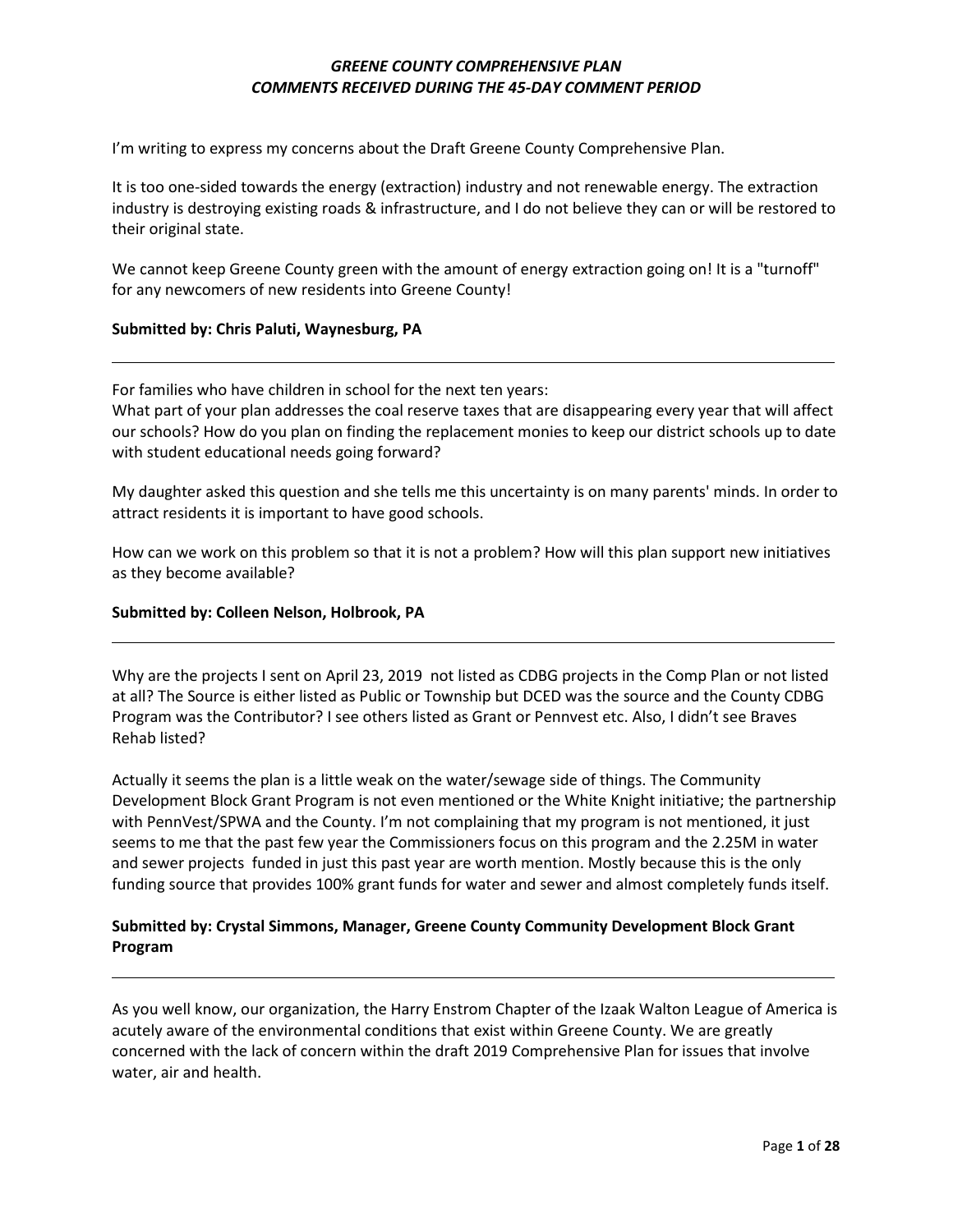It is obvious that you have placed all of your "eggs" within another fossil fuel industry. While coal was the lifeblood of the region for many years, it is now one of the worst contributors to environmental pollution. The plan is completely reliant on the oil and gas industry which we have already seen as a boom and bust industry. There is absolutely nothing to encourage the growth of renewable energy. And at the same time, wind and solar are outpacing job growth over the fossil fuel industries.

The idea of downstream industry is just another "dagger in heart" of the environment and overall health of Greene County. This will not only be an additional danger to our water resources but it will be an extreme danger to our air and health of all of the county residents. If you want an example of a petrochemicals plant effect on the residents, just look to "Cancer Alley" in Louisiana. The initial job growth is short lived but the health effects of a plant will be for generations.

An additional area of concern is the plans usage of the Wisecarver property. While the idea of a softball field complex might be useful to the county, we believe it would be prudent to clean the entire area up and make it more available to kayaking and fishing. There are numerous groups within the county that would assist in this endeavor.

Finally, you have already identified the county at or near the bottom of health issues within the state. Job creation should not be at the expense of the health and wellbeing of our children and our children's children. And this plan will lock the county into years of another industry who holds little to no regard for their future.

Please table this plan and take the time to place the environmental and health concerns for the county as a priority to be worked in conjunction with job creation not solely based on the fossil fuel industry and fossil fuel corporations. Now is the time to place renewables at the heart of the future of the county. Now is the time to agree with the state constitution, that Pennsylvania residents are guaranteed the right to pure water and clean air.

# **Submitted by: Dallas J Slagle, Harry Enstrom Chapter (Greene County) of the Izaak Walton League of America**

I'm writing to express my concerns about the Draft Greene County Comprehensive Plan. The Comprehensive Plan will serve as the policy guide for decisions about growth, future development and redevelopment, services and resource management in Greene County. Ultimately, all of these decisions and many others translate into the built environment that Greene County residents, such as myself, experience every day and our way of life in the County. A good comprehensive plan that has earned the support of the community is one of the most effective tools planners have in implementing positive change in our communities. Great places to live, work and recreate are not created by accident. Communities make choices every day about what type of places they will become. These choices are incremental. The comprehensive plan provides guidance to ensure that our incremental choices create the final result we desire. The comprehensive plan is a roadmap to our desired destination and it is imperative that we get this right.

Greene County does not have to choose between jobs and the environment. Quite the opposite: a healthy environment is a stimulus for a healthy, diverse economy. Greene County should focus on navigating from being dependent on a few extractive industries to having a modern, widely diversified economy that provides a quality of life that many people find attractive. The economic fate of Greene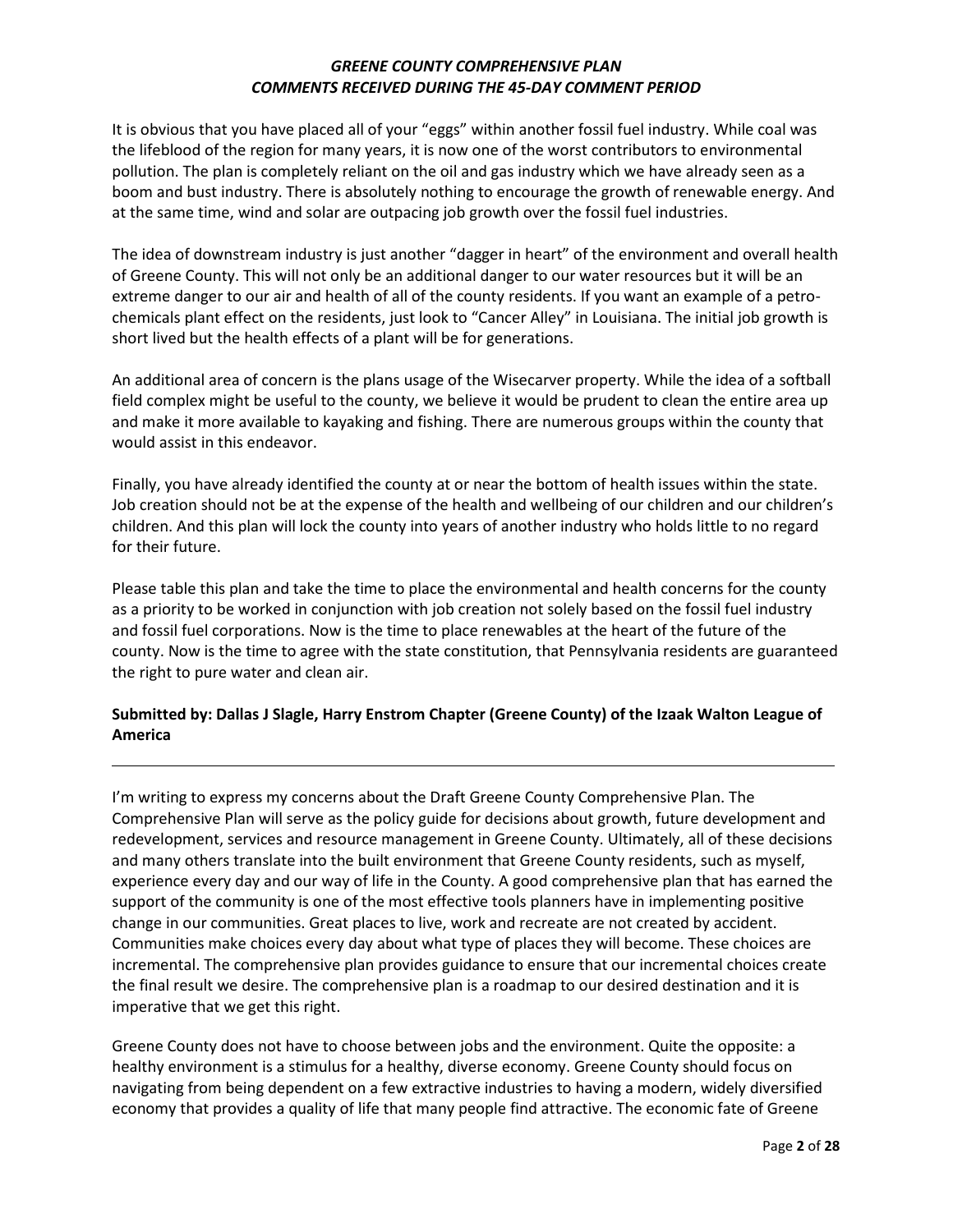County does not need to rest solely, or even predominantly, on the coal and natural gas industries. Greene County can overcome the decline in coal extraction and realize job and income growth by making the County a place where people want to live, work and raise a family. As the County attracts new workers and households, it also attracts new investment that creates jobs and incomes. As long as the county is able to provide a quality of life that many people find attractive, it will continue to prosper. As the quality of life becomes more important to Greene County's economy, the economy will become less dependent on natural resource extraction and we will start to see a shift in the economic role that natural resources play. Our natural landscapes do not need to generate new jobs and incomes primarily by being warehouses from which we extract commercial products that are exported out of the County. These natural landscapes can generate more new jobs and income by providing natural-resource amenities – water and air quality, recreational opportunities, scenic beauty, and the fish and wildlife – that make Greene County an attractive place to live, work and do business. People will move to this region and remain here because they want to enjoy its high-quality living environment. That growth in population will stimulate the development of new businesses and the expansion of existing ones.

The County must make efficient, effective investments in education. The Draft Comprehensive Plan correctly identifies the need to address declining enrollment in the five public school districts due to general regional population decline and an increase in residents choosing cyber charter or private schools. In order to address this issue, the Draft Comprehensive Plan suggests limiting cyber student's participation in extracurricular activities. This is the wrong incentive. The County should instead identify why students are choosing cyber school over attending brick and mortar schools in the County and then seek to address those issues. By addressing those issues, the County will achieve its objective of incentivizing students to attend brick and mortar schools without punishing our younger generation.

The comprehensive plan should set forth meaningful strategies and markers for success in each of the pillars. Although the Draft Comprehensive Plan includes various strategies and benchmarks for success, the strategies for one pillar sometimes undermine the goals in another pillar. For example, taking away after school activities for some students in the County would be counterproductive to the County's efforts to address the opioid crisis. By way of further example, quality of life and the County's ability to attract young families may suffer as a result of an economic development plan that over-emphasizes natural gas extraction and use. The County Planning Commission must be more thoughtful in developing strategies and measures of success for each of the pillars. These serve as the road map to get us to our desired destination.

The Draft Comprehensive Plan should be significantly revised and in addition for full transparency, the county commissioners should make public comments from residents to ensure the final plan is incorporating all the input from residents. In order to ensure that the final Comprehensive Plan reflects the community's vision, I urge the Greene County Planning Commission to host additional public meetings.

**Submitted by: Donna Cooper, Clarksville, PA; Laura Mitter, Perry Twp, PA; Lois Bower-Bjornson, Scenery Hill, PA; Robert Hanham, Carmichaels, PA; Tracy Pekar, Bobtown, PA; Veronica Coptis, Carmichaels, PA; Wendy Saul, New Freeport, PA**

I have several concerns about this Plan. First, I have a question about the Plan versus the Plan of 2008. By your description in the Comprehensive Plan of 2018, the comprehensive plan is a guide to the County Board of Commissioners.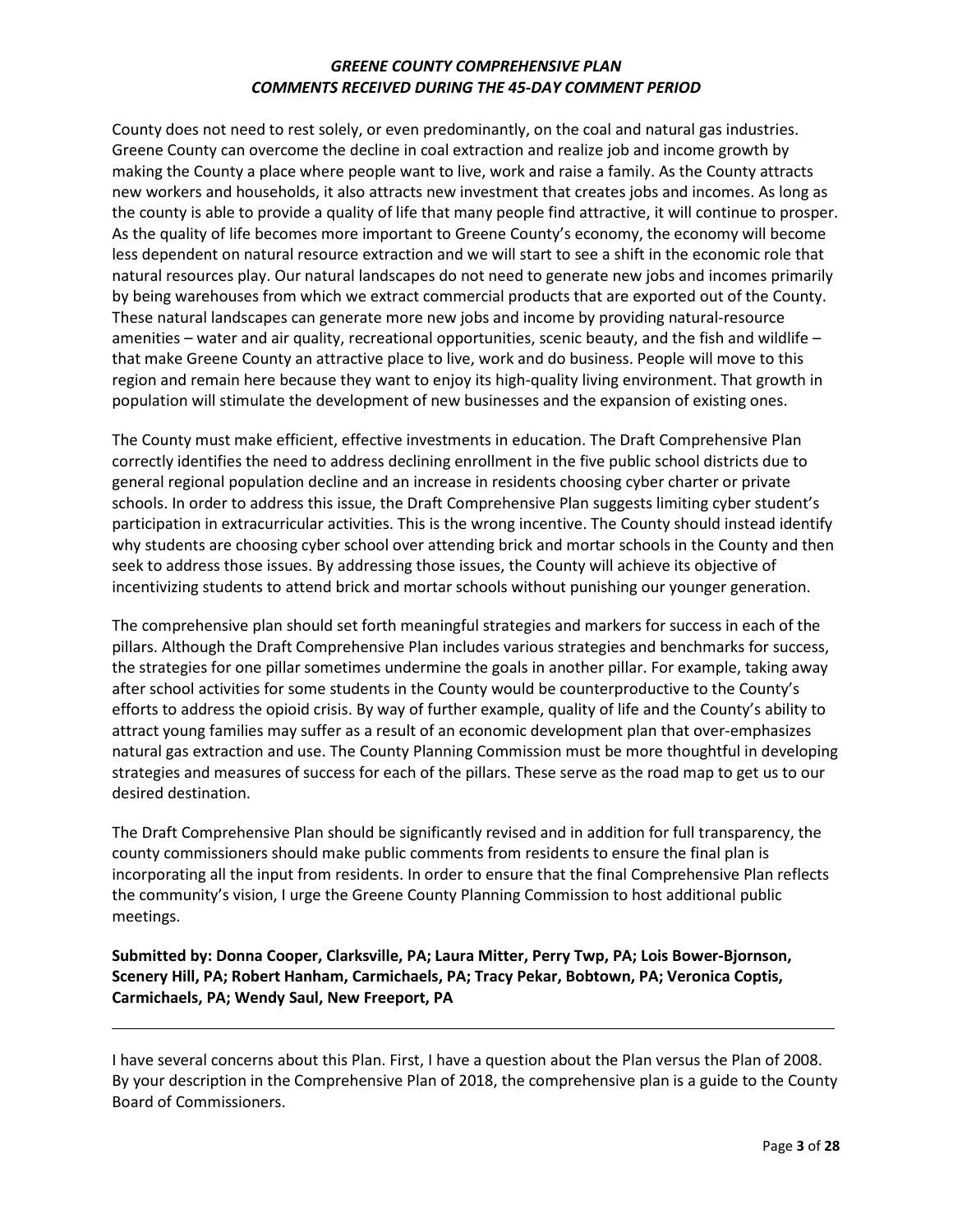"A comprehensive plan is the County's official statement of its vision, goals and objectives as well as the guide for the future development. It serves as a reference point for the Greene County Board of Commissioners development and budget decisions and capital improvements priorities. It is a guide for private-sector decision-making and provides guidelines for planning commission reviews of subdivision and land development applications. It is the basis for the County's land use regulations and updates"

With that said the Comprehensive plan of 2008 had many many pages. This Plan of 2018, which by the way is very delayed, has a few pages. I would like to know the top ten items from the Plan of 2008 that the Board of County Commissioners have addressed. I want to know what the commissioners have improved or met the items in the Comprehensive Plan of 2008. This is not including private or corporate items; this is only things that the county commissioners have met as was intended in the previous plan. This does not include a balanced budget with Act 13 money, which is forbidden by the rules of Act 13.

Another concern I have is that you list, number 19, under the use of Act 13 Paperless technologies. What exactly have you done to make County records paperless? All records that are public records should be available online to the public. The few records that are available have to be paid for. That is unacceptable, they are paid for by our tax dollars. They are paid for by charges by the County at property sales, taxes, and the many other fees that are charged. In this day and age of technology all public records should be available to the public. In other areas, other than Greene County, this type of records has been available to the public online. T ax records, sales of property, gas and oil ownership, etc. should be available. Availability of the gas and oil ownership could help the citizens do better with their leases with companies. If we as a property owner go to the office to investigate ownership of oil and gas or coal rights, the employees are not there to assist you. They direct you to books that lead to other books. All to find out that there is an entry that you are referred to and that the page number was not completed. The employee states "well there is no way to follow any further." This is not acceptable; our taxes pay for these services. Online records should be complete and available to each and every one of us. The people that are employed by our taxes should know how to find answers in their files. I know this does occur because it happened to me when I moved back to the County and purchased property. So, what have you done over the last ten years to make county records available to your citizens? How many of the records are really freely available to us as tax payers in the County of Greene?

#### **Submitted by: Faye VanDevender**

In 2016 I started an online store at Etsy, and I'm pleased to say that, in spite of my health problems, I have been successful enough to contemplate bringing on additional employees, both for production and book-keeping. Although my sales fluctuate with my health, my shop has been in the top 5% on Etsy during it's peak sales, and I've had multiple inquiries about wholesaling my items, and have sold to customers from all over the world.

When I went looking for advice and support on growing my business, I was extremely frustrated and discouraged. There is no SCORE program in Greene County - which is a mentoring program for people starting their own business. There was no one at the Extension Office who could offer me advice on book-keeping or accounting software. There was no one who could advise me about registering my business, applying for my wholesaler's license, or how to pay taxes. I contacted the Small Business Development Council out of the University of Pittsburgh, but their mandate was too narrow for my business model.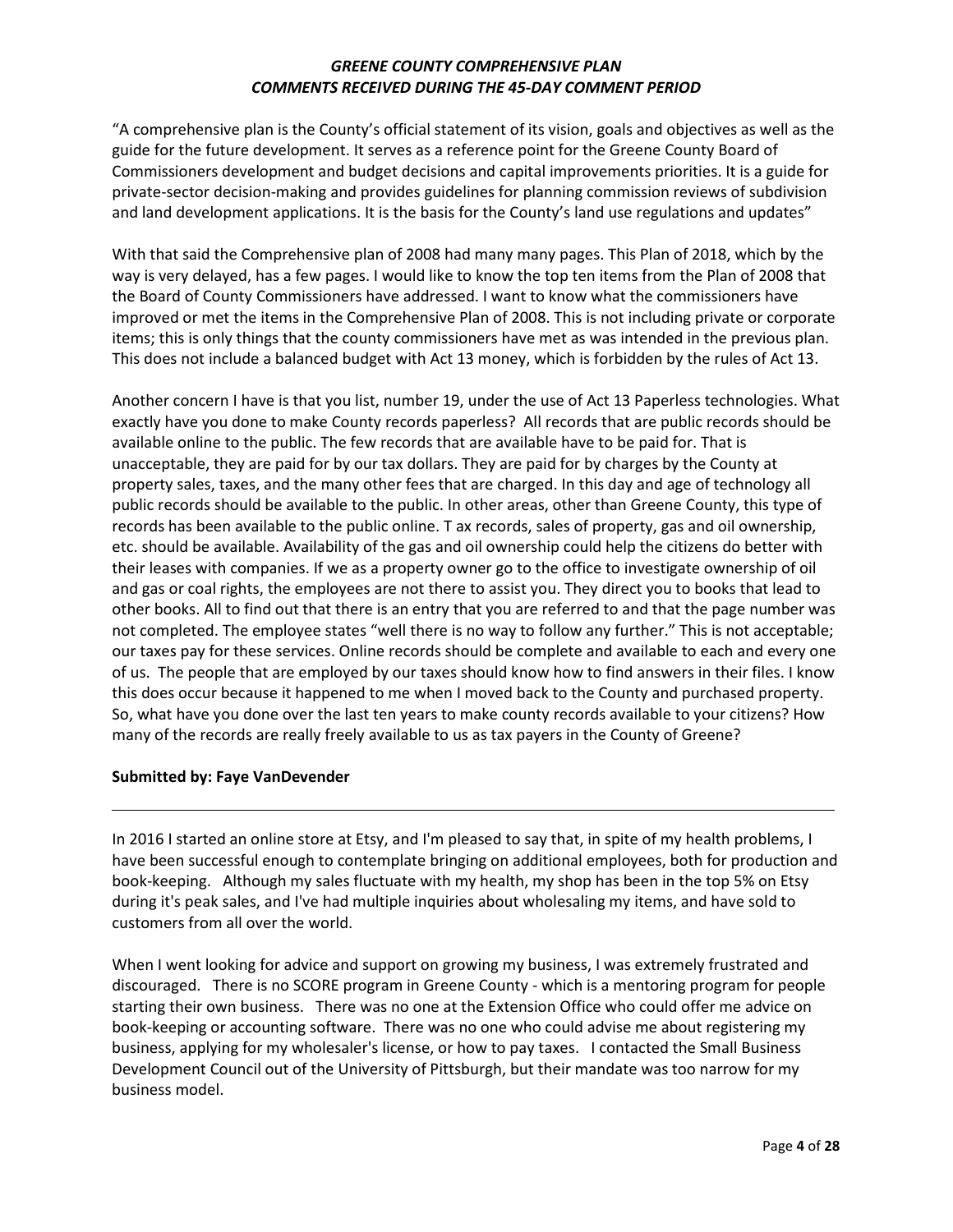I do not think my experience is unusual. In the last few years I've seen several small businesses start and fail here in Greene County. These were hard-working people with the get-up-and-go to take on all the hard work and risk that comes with owning your own small business, and who might have succeeded with the right advice and support. The first few years in any business are the most vulnerable - there's a learning curve, and your cash-flow is much more limited. Once you make it through the first few years, you are much more robust, and the possibilities for expansion become exponential. If Greene county developed a suite of support services for budding entrepreneurs, it could serve as an incubator, and who knows what they might grow into, given time. I look at Soergel's Orchards, and remember a time when they were just a small nursery, but have expanded into a thriving business which attracts people all the way from Pittsburgh. There is no reason why that couldn't happen here in Greene County, too.

In my wildest dreams - I imagine a sort of artists and creator's community - a building with shared office and studio space, with access to the internet, where they could sell their items to the huge market that is available through the internet. With a small postal center where people could buy packaging materials and post their merchandise. and shared book-keeping and inventory services, childcare, food services (like a small food court), and perhaps even a small merchandising center or possibly even tours for people who are interested in seeing artists and creators at work. These shared work spaces are showing up in urban centers, and drawing younger people who are turning to non-traditional work. And the accumulated experience of all those business people might be the biggest asset of all providing a one-stop mentorship program for other people, like myself, who have had to struggle and scrape, and learn things the hard way. And waste precious time and resources exploring avenues that don't pay off.

By nurturing the entrepreneurs in our community, we can help build a diversified economy, that brings money into our area by accessing the larger market available through the internet. We could reach markets through social media that might bring tourists to our area, and create possibilities for local restaurants and Bed and Breakfasts. If we begin building now, then we might have some robust and well-established businesses, which, like mine, might take unexpected directions, and grow into things that are far beyond what we can even imagine.

### **Submitted by: Frankie Alcorn**

#### **Page 17**

Workforce & Education Issues Considered – "16 licensed public cyber charter schools in Pennsylvania" How many in Greene County and how many Greene County students in public cyber charter schools? What is the financial impact to Greene County School Districts?

### **Page 19**

Quality of life

"Promoting good stewardship" Content has political flavor.

"Encourage and educate residents to promote a county-wide recycling program and try to get all municipalities to participate" (Which ones do and which ones don't) Ideas on how to improve?

Greene County Housing Plan identifies a need for the following types of housing" – What is the plan?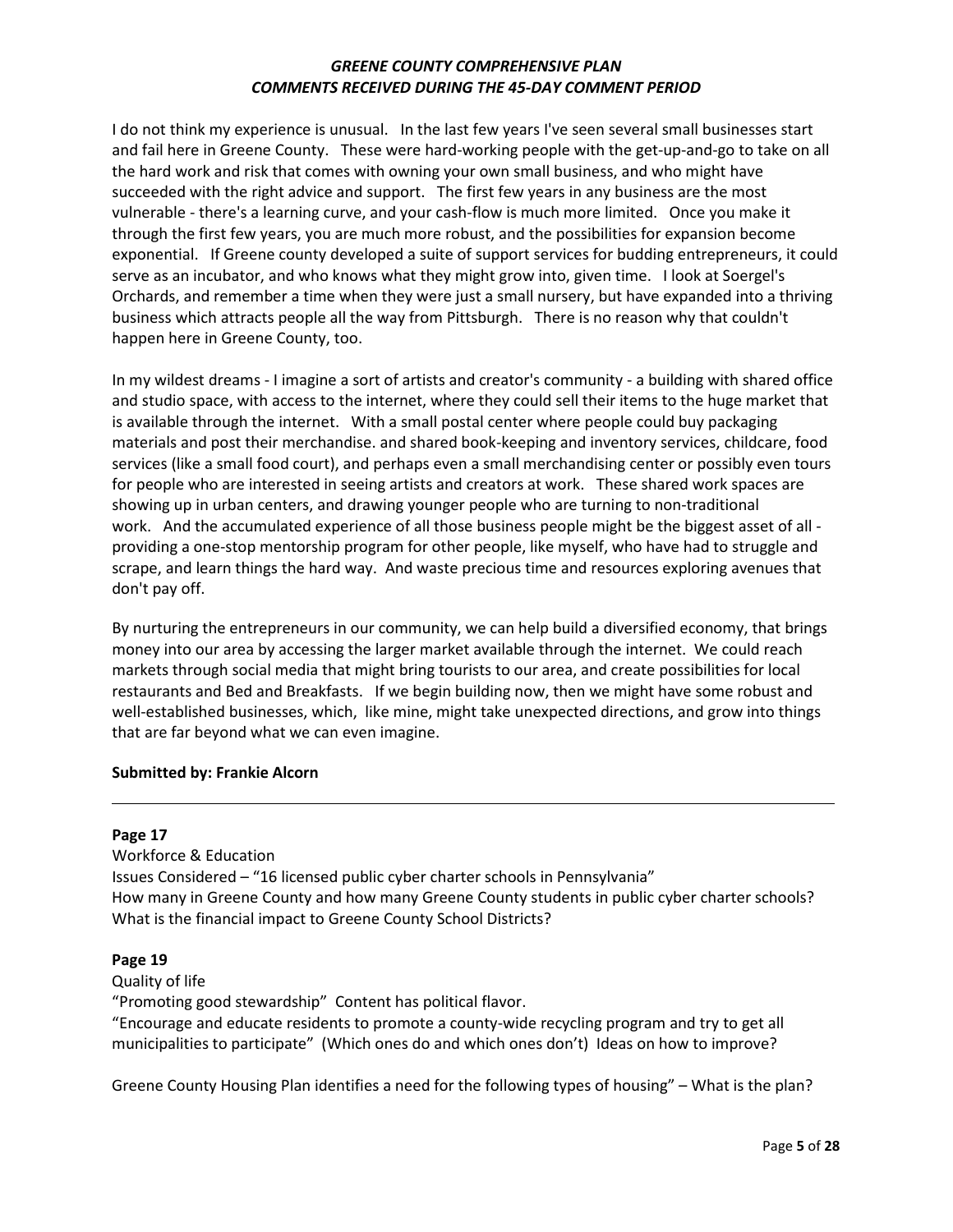#### **Page 20**

"Attracting and maintaining a younger population base" Agree with statement. How do we change, steps, action plan.

"Targeting growth" -"Controlled growth should be identified" Haven't we already done this? It should exist. List.

## **Page 21**

Local Government "Establishing uniformity in municipal regulations" What are the incentives? What have been the obstacles of not already accomplishing? Why hasn't the Jefferson-Morgan concept expanded?

### **Page 23**

Expand Broadband "Map & Categorize" Strategy 2: Doesn't this already exist

# **Page 25**

Strategy 1 "Explore options for school district consolidation" Past studies have been done recommending consolidation. Identify past obstacles. Incentivize Consolidation.

# **Page 27**

Expand Economic Opportunities Strategy 1 "Develop a one stop shop" We did in 2008. Why are we restating? If it didn't work, why? What do we need to change?

### **Page 31**

Strategy 1 & 2

"Assist municipalities with developing financial packages to fund infrastructure expansion." Currently exist. Identify why it is ineffective. Possible solution – Need to provide the expertise and coordination to the municipalities. Develop a team.

### **Page 41 Benchmarks**

"A physical location for the consolidated one-stop shop is identified." Per 2008 plan, county implemented. "The marketing campaign," What do we currently have? "New county website" Isn't this already done?

### **Page 1 of 4 Appendix**

Draft Goals and Strategies for all Focus Groups, Business & Industry, Goal 2, Strategy F: Should already have.

### **Submitted by: George Scull**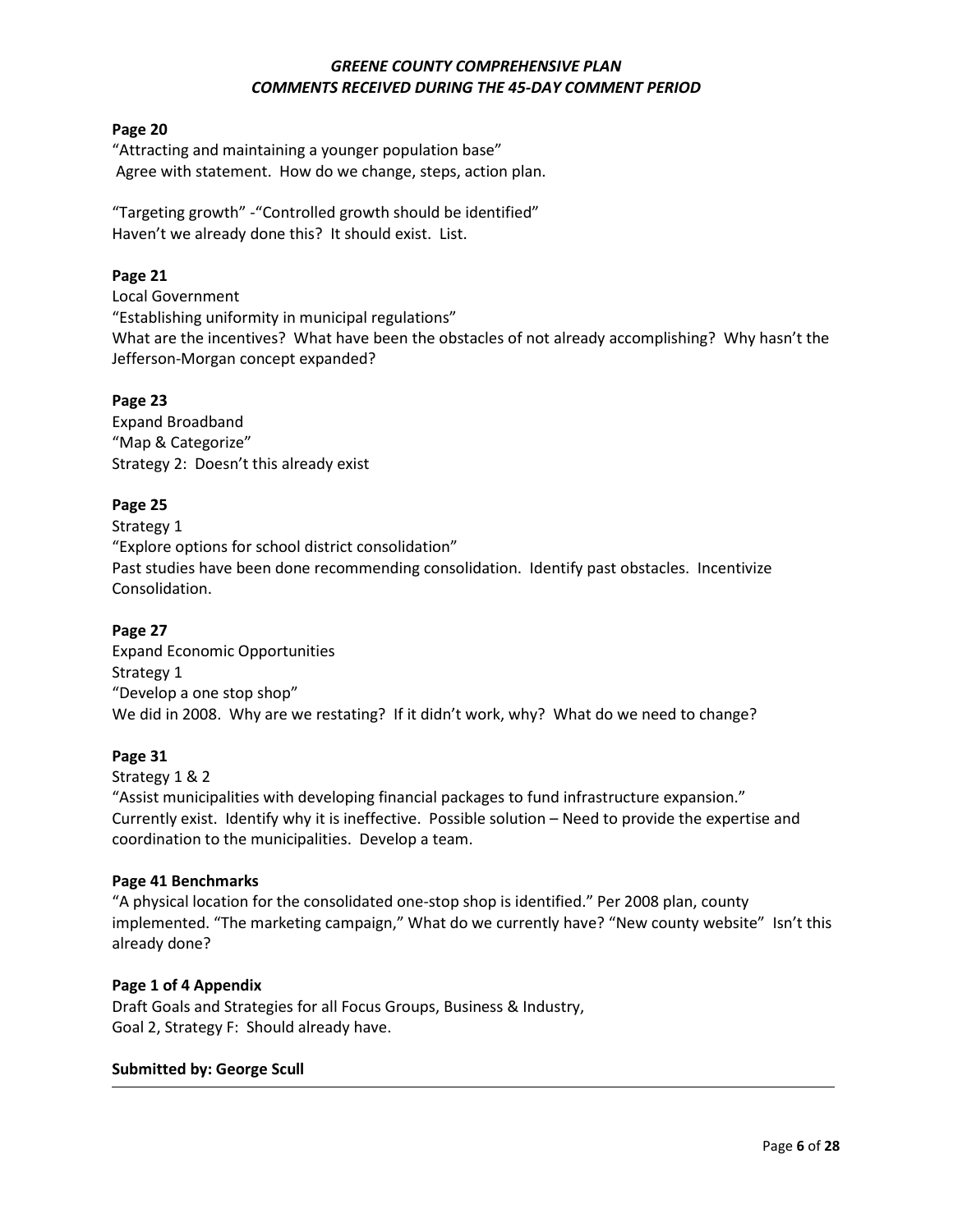#### *INTRO:*

I moved to Greene County in 1989 when I was 25 yrs old. I grew up in Westport, CT, in Fairfield County. I still to this day cannot imagine a more stark contrast between the cultural, socio-economic and educational influences on a community member living in each of these two different zip codes, 06880 / 15370. Yet, when all my comparisons and analyses are done, I ask myself, Where have I chosen to live, to work and to raise my family? Greene County holds my heart!

This then begs the next question, What keeps me here? The answer to this question is what guides me in shaping my comments that I will share below: the natural, environmental beauty of the rolling green hills. Nestled within this rural, undulating countryside of ridges, valleys and riversides, are quaint, small, closely-knit towns, each with their own special character, which support their community of hard working, "saltof-the-earth", genuine people, many of whom are struggling financially, yet who all share a common identity. People in Greene County generally love living here and take pride in it's rural identity - or else they would move! They love their families, their friends, their homes, their community sports events, etc. whether they are "in town" or farther out in the county, AND, most pertinent to my livelihood, they truly love their animals – large and small! I am a veterinarian and I own Waynesburg Animal Hospital, a thriving small business that has proudly employed nearly 50 Greene County residents over the past 30 years.

#### *NOTES FOR REFERENCE ABOUT the 2008 COMPREHENSIVE PLAN:*

• 2008 - Vision Statement for 2020 - was MORE detailed, inclusive and highlights what makes Greene County special. EMPHASIS not solely on extractive industries (which was ready to ROLL OVER Greene County in the ensuing 10 YEARS). It reads as follows:

"Greene County has expanded its economy through the development of the energy and extractive industries; diversified workforce; targeted expansion of infrastructure; and the provision of basic community services. Residents can choose from numerous housing options including, family homesteads, quaint village developments, or urban-style living. Working in collaboration across municipal and county lines, Greene County's leaders have increased its technological capabilities and tourism that celebrates its mining and agriculture heritage and rural landscape.With the interstate and highway system as its foundation, Greene County has a multi-modal approach that encompasses connections to the regional trail and transit network, providing mobility and accessibility to outlying urban centers. The Monongahela River enhances the county's transportation system and serves as a conduit for recreational and economic activities. As the cornerstone of Pennsylvania, Greene County provides a wonderful place to live by offering first-class healthcare, a high quality education system, family-supporting jobs, and an abundance of shopping, recreation, and entertainment. \*\*\*Hills are scattered with grazing livestock and valleys are traversed by pristine waterways, preserving the rural nature that residents and visitors cherish.\*\*\*

• 2008 Strategy for a Greene Tomorrow - it referenced the Keystone Principals & Criteria for Growth, Investment & Resource CONSERVATION which are: 1. Redevelop FIRST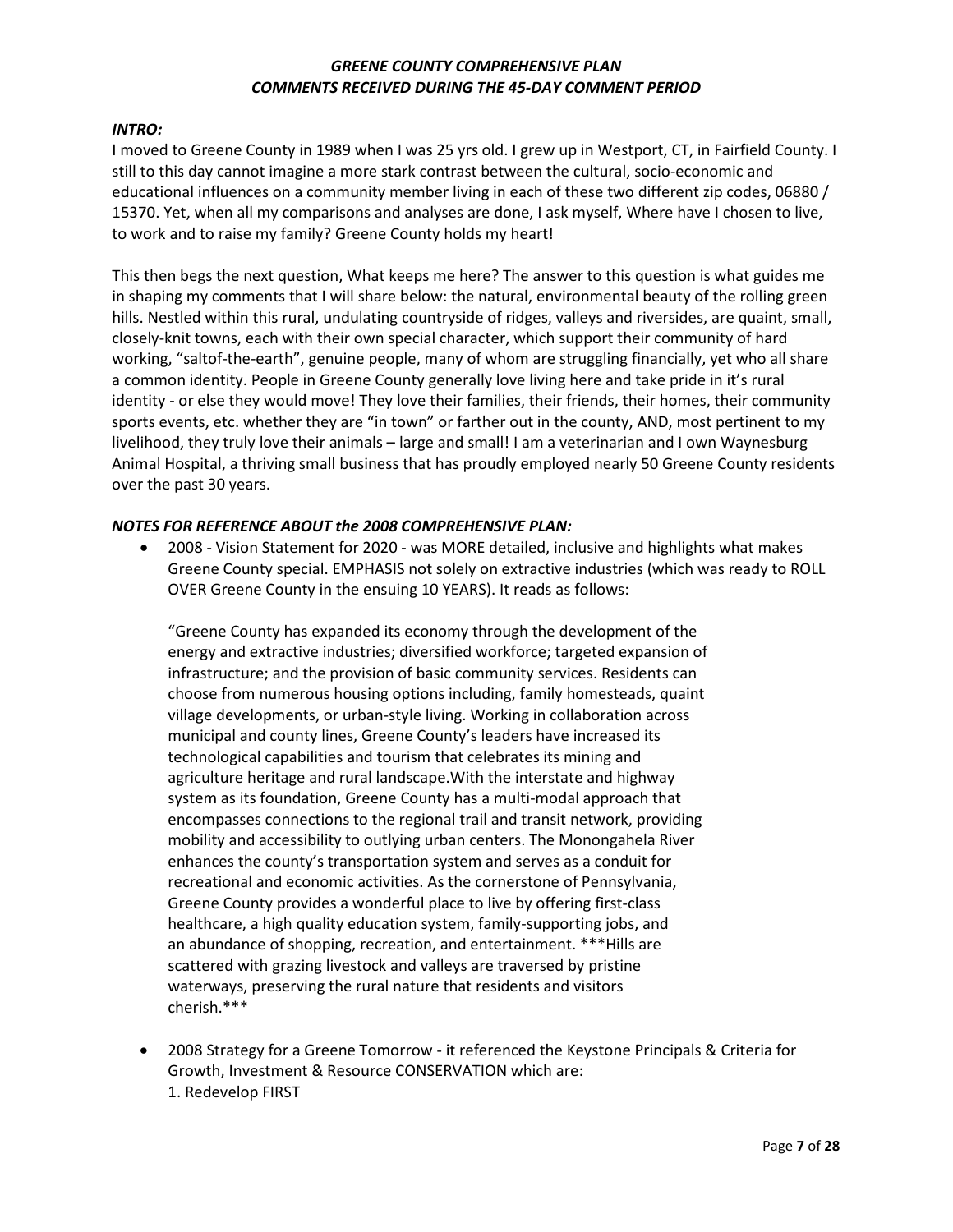- 2. Provide Efficient Infrastructure
- 3. Concentrate Development
- 4. Increase Job Opportunities
- 5. FOSTER SUSTAINABLE BUSINESSES
- 6. RESTORE AND ENHANCE THE ENVIRONMENT
- 7. ENHANCED RECREATIONAL AND HERITAGE RESOURCES
- 8. Expand Housing Opportunities
- 9. Plan Regionally; Implement Locally
- 10. Be Fair

The 2008 Plan then advises that the Strategy for a Greene Tomorrow should be used in the following manner:

1. Support of Future Plans/Studies/Ordinances - …recommends MANY plan updates, ORDINANCE Updates, and STUDIES to be developed at the County or local level. The County will encourage and provide technical assistance for plan updates or studies that implement the County Comprehensive Plan.

2. Plan Review - The County will rely on Strategy for a Greene Tomorrow to review development plans, MUNICIPAL COMPREHENSIVE PLANS, or ORDINANCES to ensure compatibility with the County's vision.

3. etc…

#### *Areas of Concern for Greene County:*

*Declining Population* - Good families and long time residents are leaving Greene County for better educational opportunities for their children, for a peace of mind and healthier attitudes for their own quality of life, and certainly for better, more progressive job opportunities. The health of a community depends on a thriving young population, available jobs and career pathways, as well as an ability to sustain a quality of life for our seniors.

*More Transient Population* - Some individuals and families are entering the County revolving around temporary work in the extractive industries.

*Quality of Education* - focus has been on Cost-Cutting in 5 separate school districts that are facing similar problems, rather than working together to find common solutions and targeted innovations that would ENHANCE AND ELEVATE the level of education. The move toward cyber-schooling seems to be used as an alternative for students who are having problems or issues in the public schools RATHER than focusing on possible behavioral and mental health support that so many students need - ESPECIALLY if they are not in a supportive environment at home. Cyber-Schooling in a detrimental home "learning" environment does not seem to be a healthy alternative unless students can possibly collectively cyberschool in an alternative learning site..? But capital put towards alternative learning also further undermines the attention that the public schools desperately need.

*Degradation of Greene County's best asset - the ENVIRONMENT/COMMUNITY BEAUTY* - one needs only to drive around on all of our special, windy, country backroads to realize the juxtaposition of the positive new changes in homes and farms that have received Marcellus well money vs. the blight of old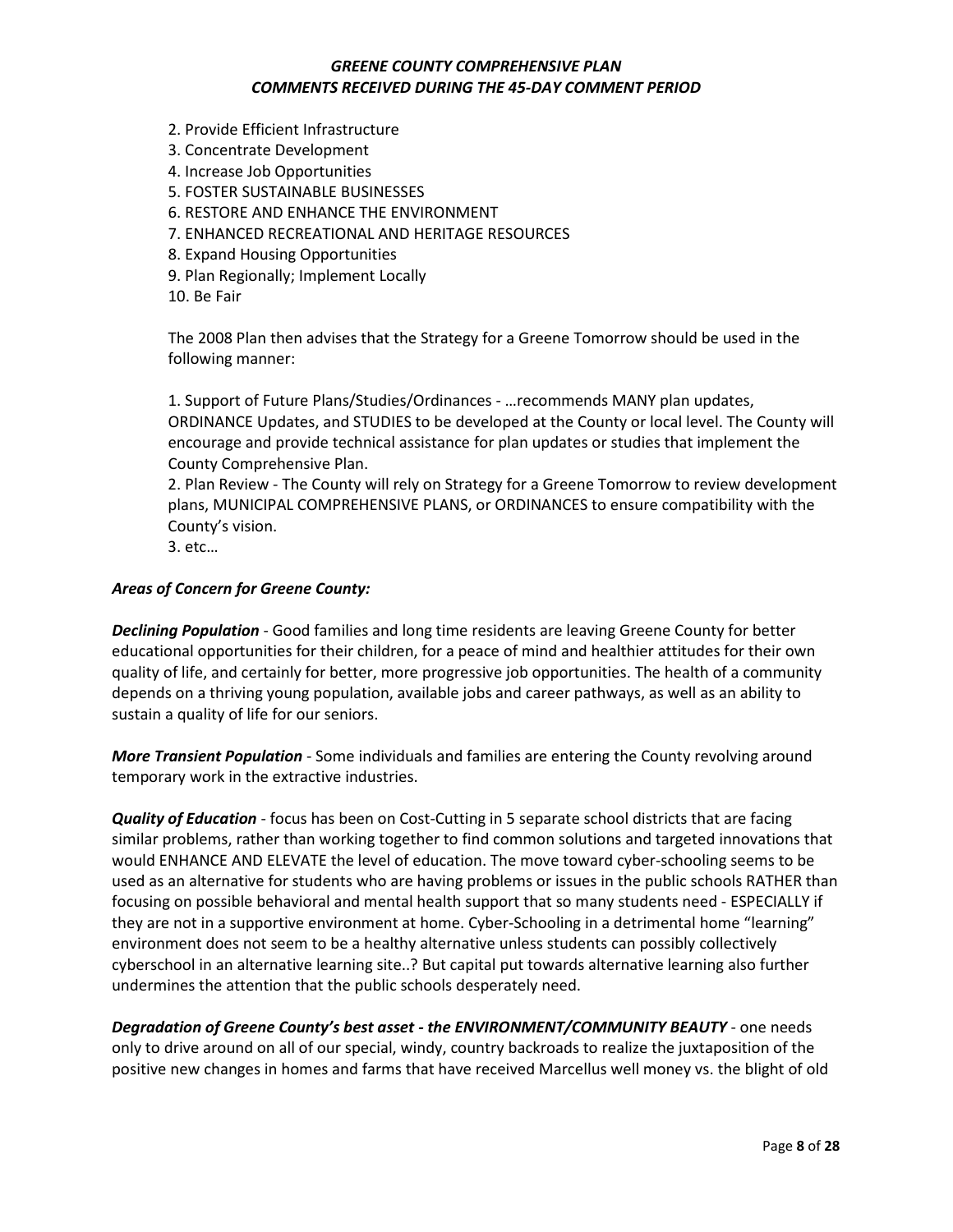abandoned, bought-out homes that are overgrown and boarded up as you drive on pot holed, damaged roads, roads with still paved dangerous subsidence/slips, detours and dangerous, loud roadways traversed by caravans of heavy trucks and equipment.

# *Spending of Discretionary Income and leisure time by individuals and families OUTSIDE of Greene County* **-** lack of dining, shopping, recreation and entertainment venues

*Lack of County Emphasis on* - Quality of life in Greene County, the health and well-being of the community members, the community character, progressive lifestyle changes, and the beauty of the environment - not to mention the NEED for PRESERVATION of healthy soils, grasses and trees for animals, agriculture, agritourism, lush healthy hillsides, the NEED for quiet, dark night skies, flourishing wildlife, and CLEAN WATER AND AIR, all undermined by the extractive industries that Greene County is dependent on, the noise and light pollution, the lack of COUNTYWIDE recycling initiatives, and LACK of renewable energy initiatives and sustainable practices.

# *Comments/Suggestions for the Plan Draft*

1. Vision Statement, entitled *A Greene Vision 2030* is as follows:

"Greene County will enhance its competitive economic position in the region by building upon its strengths (WEAK WORD), unparalleled natural resources, a rich industrial heritage and small-town charm and family values" (WHILE…..?)

*Concerns: There is NO MENTION of balancing economic growth with preservation or protection of all of the positive attributes of Greene County that the extractive industries, which this Plan is BUILT upon, seriously jeopardizes and/or compromises, or in some cases destroys (RYERSON PARK). The 2008 Plan actually did a better job at outlining this issue as a priority: In 2008, the Plan reads, "The intent of the Greene County Vision Statement and corresponding Implementation Guide is to lay out a path to sustainability, protect the unique quality of life and natural environment, and position Greene County to remain strong and competitive in the global economy."*

My question to the team overseeing this 2019 Comprehensive Plan is - IF it WAS a priority in 2008 as mentioned, and the areas of concern that I listed above have all become worse in the years from 2008 - 2019 - HOW DOES THIS PLAN ADDRESS THESE ISSUES IF IT IS NOT EVEN LISTED AS A PRIORITY in the vision statement MOVING FORWARD? No one likes to be in the regulatory, monitoring, overseeing, enforcing, "holding accountable" roles, but it needs to be incorporated in the plan somewhere…. Otherwise the Boom/Bust Scenario will continue.

# *2. PAGE 6 - Introduces the "Live Greene, Work Greene, Love Greene" slogan update.*

*Concerns: The slogan is enmeshed in the history of Greene County as it has utilized it's natural resources from timber to coal to… yes, only Natural Gas is implied. However, with a forward vision, Greene County should also be innovative enough to proactively include new energy sectors, such as wind, solar, etc. Instead, it lauds the "time is of the essence" mentality - why? Because the gas and oil industries are always miles ahead of County planning - their profits depend on it.*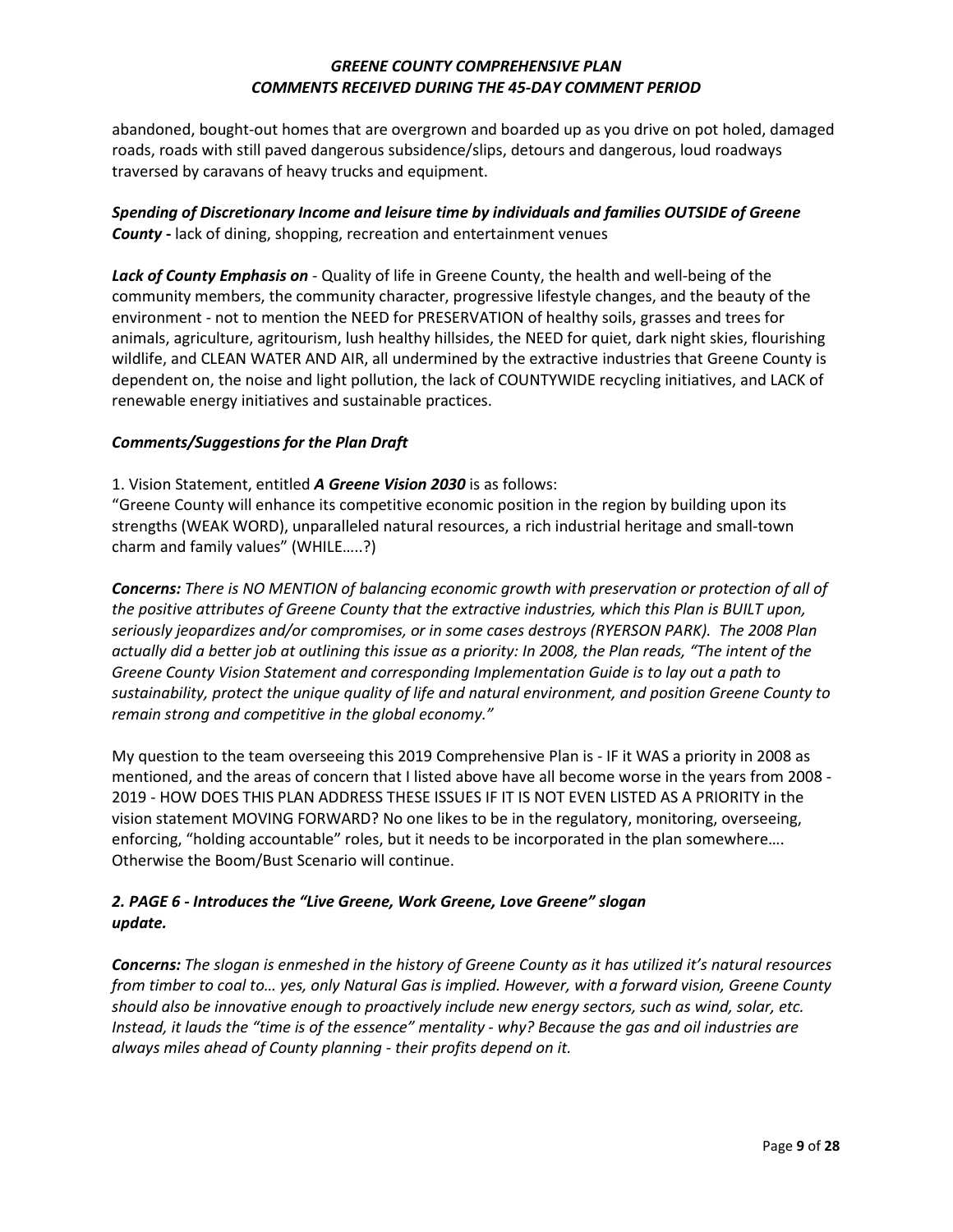Are we hurrying for the good of this industry when the precious shale and other geologic treasures are not going anywhere? IS it simply that the proverbial "Marcellus Tail is Wagging the Dog"? The community members and this place we all call home should be the priority before moving at a speed to accommodate the industry, leaving the potential detrimental consequences in its wake. Greene County is still trying to recover from the deleterious effects of coal mining. It seems the point of leverage in collaborating with these industries is BEFORE ( which has long since passed us in most areas), DURING (which is where we are) and NOT AFTER (which places us in the clean-up, no tax base to recover from, position). I appreciate expediency with the Early Action programs, and that "the contributors want their vision, work and participation to continue without pause", I would just like to see this section speak to putting the people and our lifestyles as a priority in how it is worded… as it is, it is simply slogan-y to me.

# *3. PAGE 18 - BUSINESS & INDUSTRY PILLAR*

### *Concerns:*

As environmental issues take more of a center stage nationally and globally, touting PLASTICS (as in the Capitalizing on energy production section) can be a hard pill to swallow. If all of the residents of Greene County are to be subjected to the hardships of having the extractive industries in their communities, as well as to realizing the benefits that are being touted for all (which has actually had a more subtle psychological effect of pitting the Marcellus lease holder beneficiaries against the nonlease holders…), then it would be easier to reconcile if the actual by-products of the extractions helped our local community and greater society, as well as the environment as a whole, rather than polluting the world we live in. Again, WHERE ARE THE BALANCING ENVIRONMENTALLY FRIENDLY BUSINESS AND INDUSTRIES INCLUDED IN THIS PRIORITY PILLAR? I am a SMALL BUSINESS owner. IT IS A *SHAME* THAT SMALL BUSINESSES ARE NOT EVEN ACKNOWLEDGED IN THIS SECTION… It is widely acknowledged that income inequality is exacerbated by the corporate profit business model. To only welcome in Corporate entities without even acknowledging Small Businesses as the backbone of small communities is an Oversight that someone should be held accountable for in the development of this Plan.

### *4. PAGE 19 - QUALITY OF LIFE PILLAR*

*Concerns:* I appreciate the efforts that went into this pillar. I think acknowledging that Greene County ranks #62 out of #67 for **Health** Outcomes and #63 out of #67 for Health Factors highlights it's need for attention from the County. It is both sad and frustrating that more cannot be initiated, or addressed in more detail in this plan.

Since my livelihood depends on the health and well being of both the people and the animals in this community, this section is one of the most important to me. Keeping the health of our environment, including ENSURING **clean air** and **clean water**, and REDUCING noise and light pollution should be a priority.

This Comprehensive Plan should acknowledge the need for municipal **Noise** Ordinances. With the increase of heavy equipment trucks traveling day and night up our roads, the noise levels in our quiet county have increased exponentially. I understand that commercial operations are often exempt from most noise ordinances in towns and cities, but new ideas need to be circulated.

This Comprehensive Plan should focus on **Light Pollution**. Many of us live in Greene County because of the benefits of rural living - including nature, wildlife, and dark night skies. People obviously need light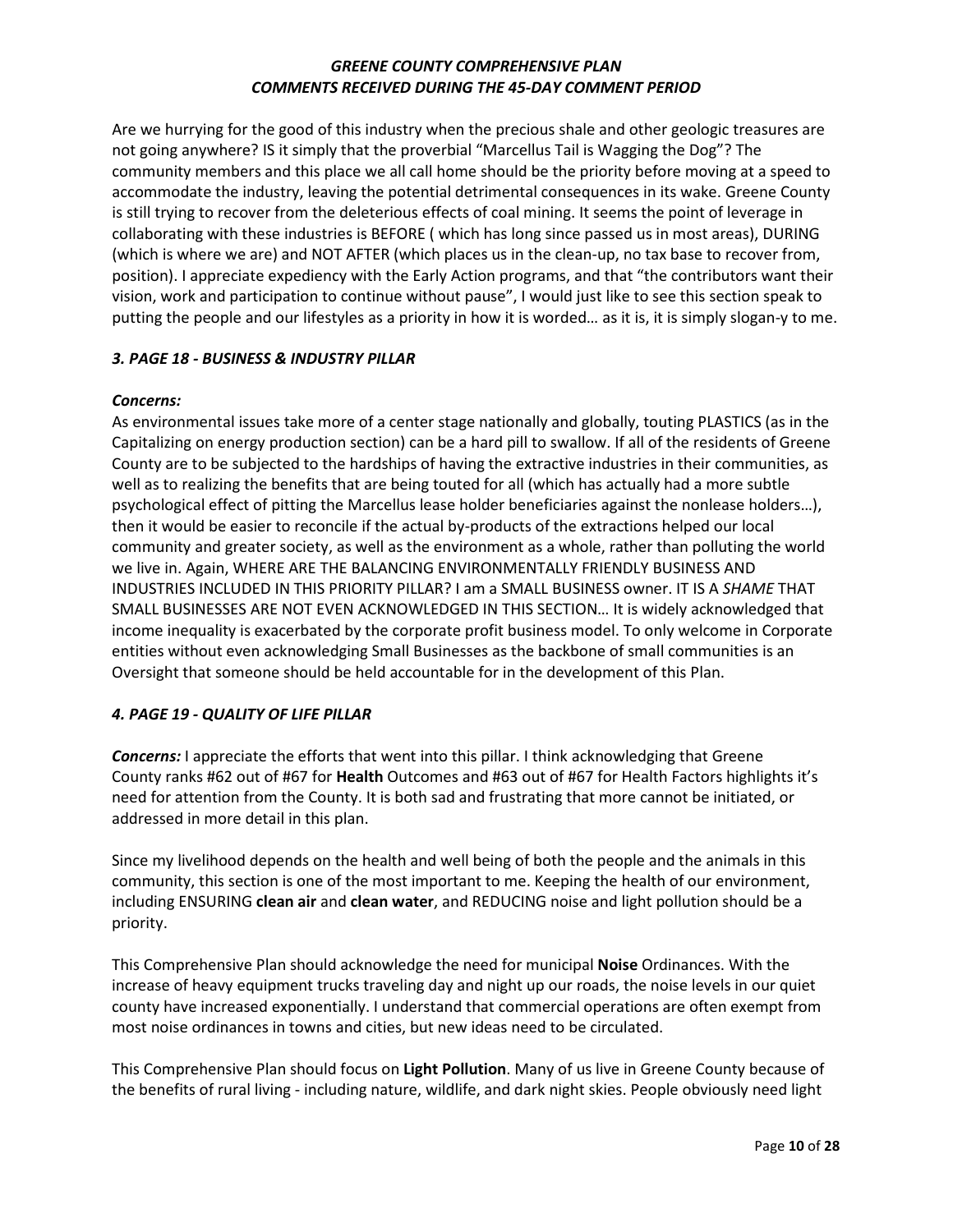and electricity, but we need environmentally responsible lighting. Advances in energy savings with new light bulbs is a good thing. But, all of us have experienced the detrimental effects of inappropriately placed, or aligned LED lights. These lights are searingly bright and their effects travel great distances. Even minor changes, especially with proper light shielding, glare, light pollution and carbon emissions are minimized, thus saving money. This needs the County's attention for the following reasons:

1. Energy Waste and Carbon Emissions - As quoted from the International Dark Sky Association website, darksky.org , "IDA estimates that at least 30% of all outdoor lighting in the U.S. alone is wasted, mostly by lights that aren't shielded. That adds up to \$3.3billion and the release of 21 million tons of carbon dioxide per year! To offset all that carbon dioxide, we'd have to plant 875 million trees annually. 2. Negative Effects on Wildlife, including bird migration patterns, amphibians, insects and mammals. 3. Crime and Safety - In Greene County, with all of its industrial development and even garage/vehicle/storage unit expansion, searing LED lights are installed around structures "for protection". It directly impacts surrounding residents' quality of life in this rural county. In addition, there is no clear scientific evidence that increased outdoor lighting deters crime. Glare can actually create shadows for hiding, etc. Glare can also be dangerous for pedestrians and drivers. It shines into our eyes, constricting our pupils, altering vision.

In the **2008 Strategy for a Greene Tomorrow** referenced in the beginning of this letter, it's Plan promoted **Support of Future Plans/Studies/Ordinances** and Plan review strategies that would oversee/review development plans, MUNICIPAL COMPREHENSIVE PLANS, or ORDINANCES to ensure compatibility with the County's vision. Can this 2019 plan reference this as well? However, if so, then oversight MUST be done. I live in Franklin Township and I was dismayed to learn that their last Comprehensive Plan was in 1989!!!! WHO IS RESPONSIBLE FOR THIS FAILURE AND HOW WILL IT BE AVOIDED IN THE FUTURE?

I truly believe we need a **COUNTYWIDE Recycling program.** There is no reason that Greene County cannot be an example, or leader for all other counties in this effort. It needs more attention. I do appreciate the township "dump" days and electronic recycling. Cleaning up "the hollows (or hollers)" where things get dumped directly impacts the health of animals and people. **Tetanus** is a disease still found in Greene County…this is a direct result of dumping and garbage in hidden areas, hence contaminating the soil and affecting water runoff into adjacent properties.

**Community and animal health initiatives** would be welcomed with special education and attention focused of the prevention of **Rabies** infections in wild animals causing a risk to pets, livestock and people.

**Community and animal health initiatives** involving the rampant spread of **Lyme Disease** in the County is of utmost importance. This is a zoonotic disease spread by deer ticks whose numbers have increased dramatically with the ever present threat of climate change affecting animal population and insect vector proliferation.

*5. FUTURE DEVELOPMENT & INVESTMENT SECTION - I understand that this section was included* because the PA MPC requires that the county comprehensive plans address the following: Identify land uses as they relate to important nat'l resources, etc; Identify current and proposed land uses which have regional impact and significance, etc.; IDENTIFY A PLAN FOR THE PRESERVATION AND ENHANCEMENT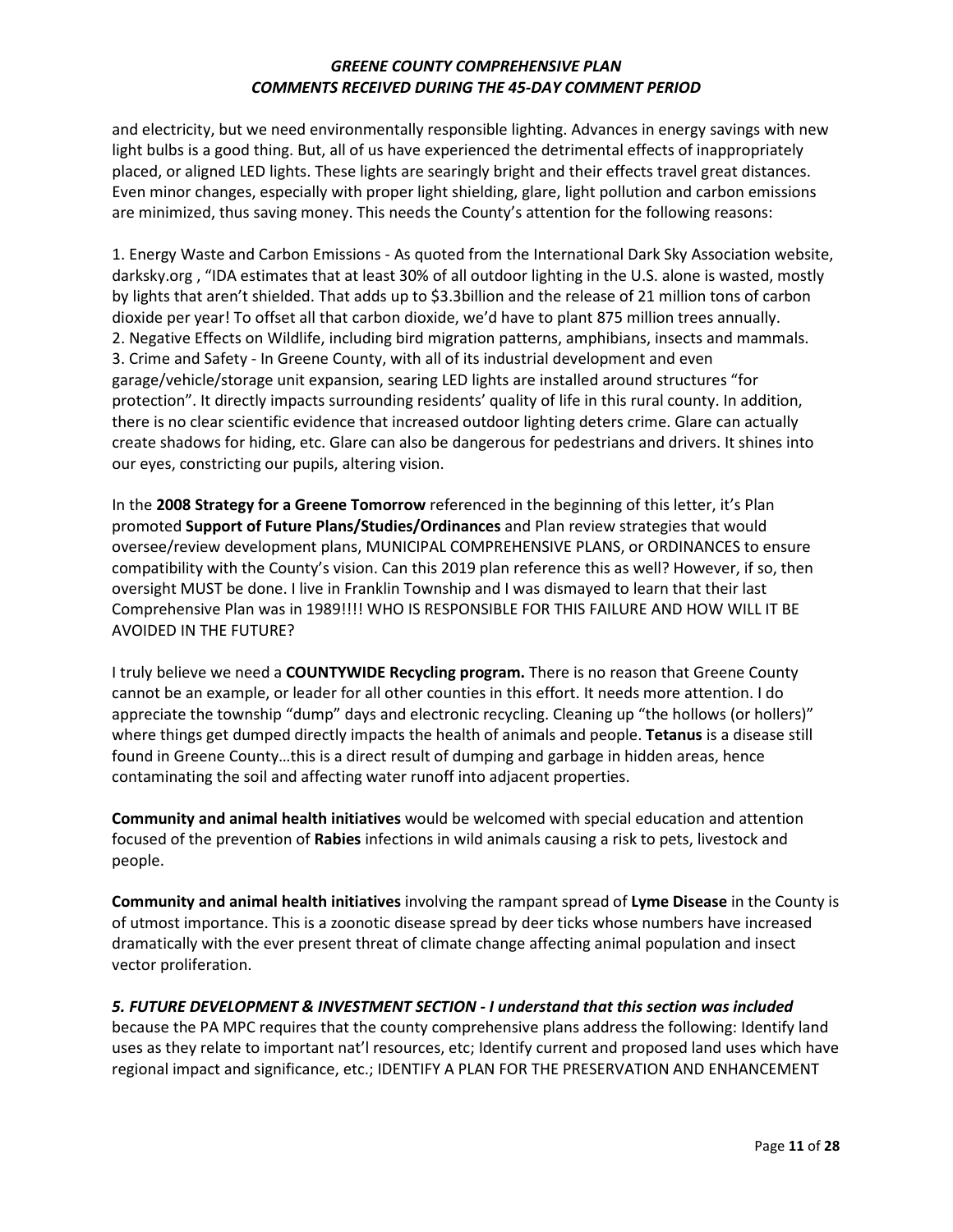OF PRIME AGRICULTURAL LAND AND ENCOURAGE THE COMPATIBILITY OF LAND USE REGULATION WITH EXISTING AGRICULTURAL OPERATIONS.

**Concern:** *This section was devoted entirely to the energy sector. The third requirement was not addressed at all. These paragraphs ON PAGE 32 should be reevaluated. This last paragraph is what is wrong with this plan in general…. Yes, we need the energy industry, but with a smart strategic approach that emphasizes that the people, community and environment come first. This last paragraph ACTUALLY implies …* THE GOAL FOR GREENE COUNTY is to let the energy companies come in TO DISTURB THE LAND DURING EXPLORATION AND PRODUCTION, and THEN to RESTORE IT to ensure its rural character…and so is up to the MUNICIPALITIES to plan and REGULATE TO minimize (NOT PREVENT?) these disruptions and then to *RESTORE* EVERYTHING through the enactment of ORDINANCES that address zoning, noise (but commercial operations are exempt??), road bonding and buffers. I think Greene County deserves a better plan than that.

*How are all of these ordinances and regulations that the municipalities are supposed to put in place ENFORCED?? I would expect a County Comprehensive Plan that is basing its economy solely on the gas and oil industry to at least have suggestions on how all of these different municipalities are supposed to work with, and also identify which, local, regional and state regulatory bodies. Isn't there any way to clarify who is responsible for overseeing these industries and who regulates and monitors them to ensure the safety, health and happiness of all of its community members and the environment?*

These extraction industries are **already here** and the disruption is already occurring. It is my sincere hope that this Plan can be also be a safety net the community members and the environment. Instead it seems like a invitation for the industry to continue its progress with the municipalities left to regulate, monitor and clean up? I know this is how things have been here for decades, and there are undoubtably economic benefits for the entire county, but surely we can bring the people of our community a smarter approach and more hope for a Greene future.

#### *CONCLUSION:*

When I embarked on this task of giving feedback on this 2019 Comprehensive Plan DRAFT, it was my intention to present my comments, questions and suggestions in an objective, organized manner. It quickly became a more monumental task than I had anticipated, and I fear some of the organization has waned as the pages accumulated. I hope that there are at least a few points that I raised that will be considered for potential changes and editing - which I hope will occur after the close of this open public comment period. I expect that this was the anticipated plan of action after you solicit comments from the community members that you represent. If you have any questions about anything that I have submitted, please feel free to contact me. My goal in offering my comments was to convey to you the things that are important to me and my family as we continue our lives here in Greene County. I do love Greene County and I truly would not want to live anywhere else at this point in my life. I am worried about the County though. I truly hope that my words have helped, or made a difference in some way. I understand that I am "late to the game" as far as participation in this process…but it has my attention now - thanks to my son, Will Behm! It is not surprising that it is the youth in Greene County that has held me accountable in doing my part to help preserve this special place for decades into the future.

#### **Submitted by: Jennifer Behm, V.M.D, Waynesburg Animal Hospital**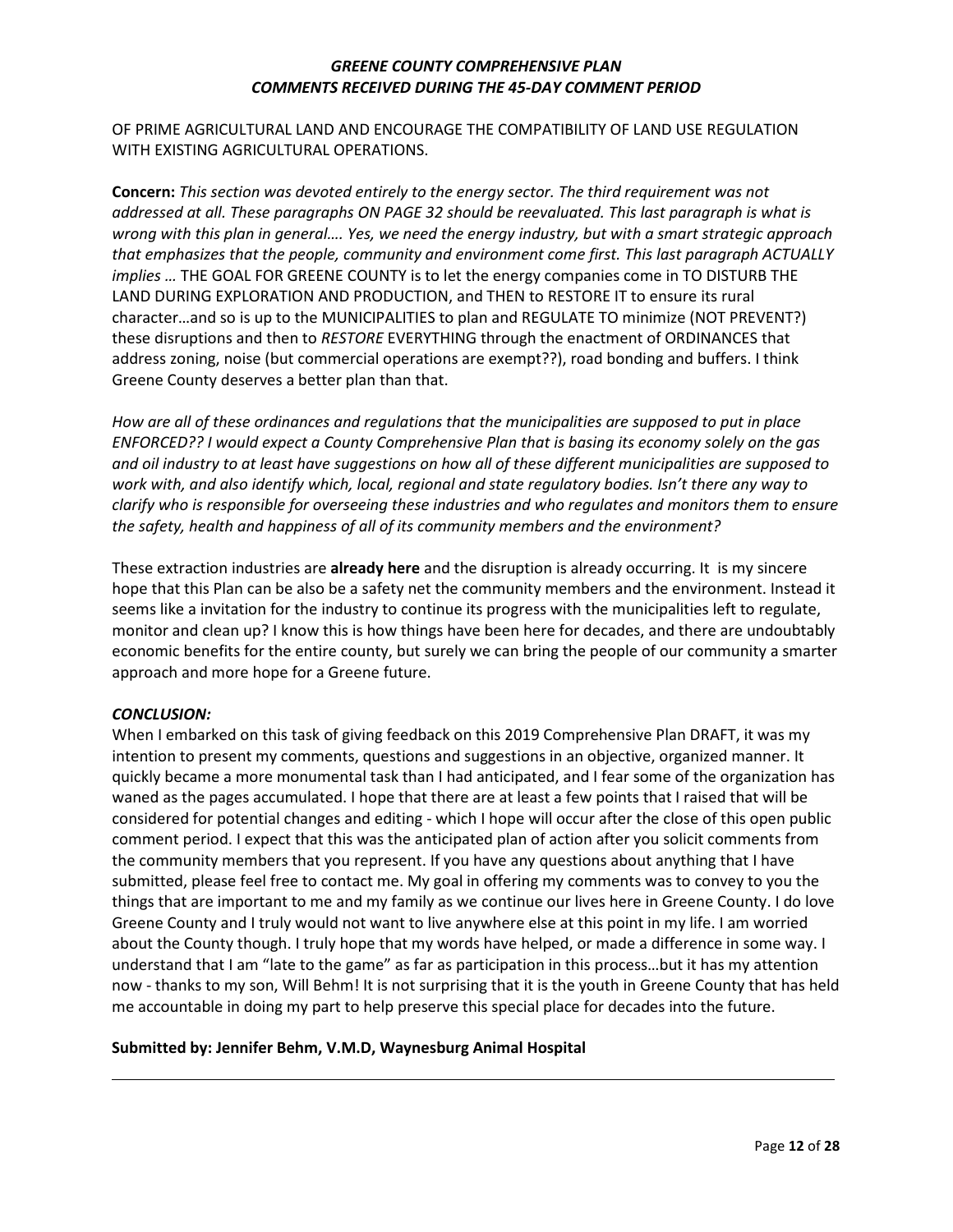I'm writing to express my concerns about the Draft Greene County Comprehensive Plan.

Objectives or goals need to be MEASURABLE. Eg. (1) Creation of 20 new jobs paying at least \$15 an hour. (2) Creation of 6 new apartments (non-subsidized) of solid, middle-class quality with a monthly rent of \$500-650 per month.

This is very important. What you have in the plan now is too vague.

We need more non-subsidized housing housing if we want to retain/recruit young people. Too many of the rentals around here are either subsidized for the very poor (which IS needed & good) or substandard apartments owned by slum lords. We need housing/rental for working people.

#### **Submitted by: Lisa Lewis, Washington, PA**

I have a few suggestions for the education and work section of the 10 year plan:

A good measure of success would be the number of new jobs created in Greene County with a liveable hourly pay rate of at least \$15. Even butter if those jobs are clean and green for the economy such as those involving solar/wind energy production or organic/sustainable farming. I would strongly encourage you to add this to the plan

Also important to add to the plan is decent, well kept, affordable non-government funded apartments to rent. Greene county needs to end the many year reign of slum lords and provide decent rental housing for the working middle class. We already have a lot of subsidized housing for the disabled and elderly poor, but a real shortage of the housing I am referring to.

Also important to add is a way to aid people in recovery back into the workforce. I have heard that companies have passed Greene over due to the difficulty filling jobs with people who can pass a urine test. The newly clean addict needs support to rexenter the workforce and become successful. I realize this is complicated.

#### **Submitted by: Lisa Lewis**

#### *Overall:*

I am a resident of Franklin Township, and I have finished reading the draft of the Greene County 2019 Comprehensive Plan and Appendices. I am glad to see the County is continuing to look towards the future and I believe this Plan adequately summarizes our current situation and future aspirations. Unfortunately, I have several concerns regarding the integrity of the Comprehensive Plan and the potential negative image of Greene County it promotes. Most notably, I was shocked to see that extensive portions of the *Future Development and Investment* section were plagiarized from multiple sources. An article from EnergyHQ is cited as a source in this section, but the first paragraph of "Upstream Land Use Impacts", "Midstream Land Use Impacts", and half of the first paragraph of "Downstream Land Use Impacts" are copied word-for-word from this article without any indication of being a quote from EnergyHQ. Additionally, the remaining sentence in "Downstream Land Use Impacts" was copied directly from the last paragraph of an Investopedia article entitled, "Upstream Vs. Downstream Oil & Gas Operations: What's the Difference?" which was never cited in the Plan. If I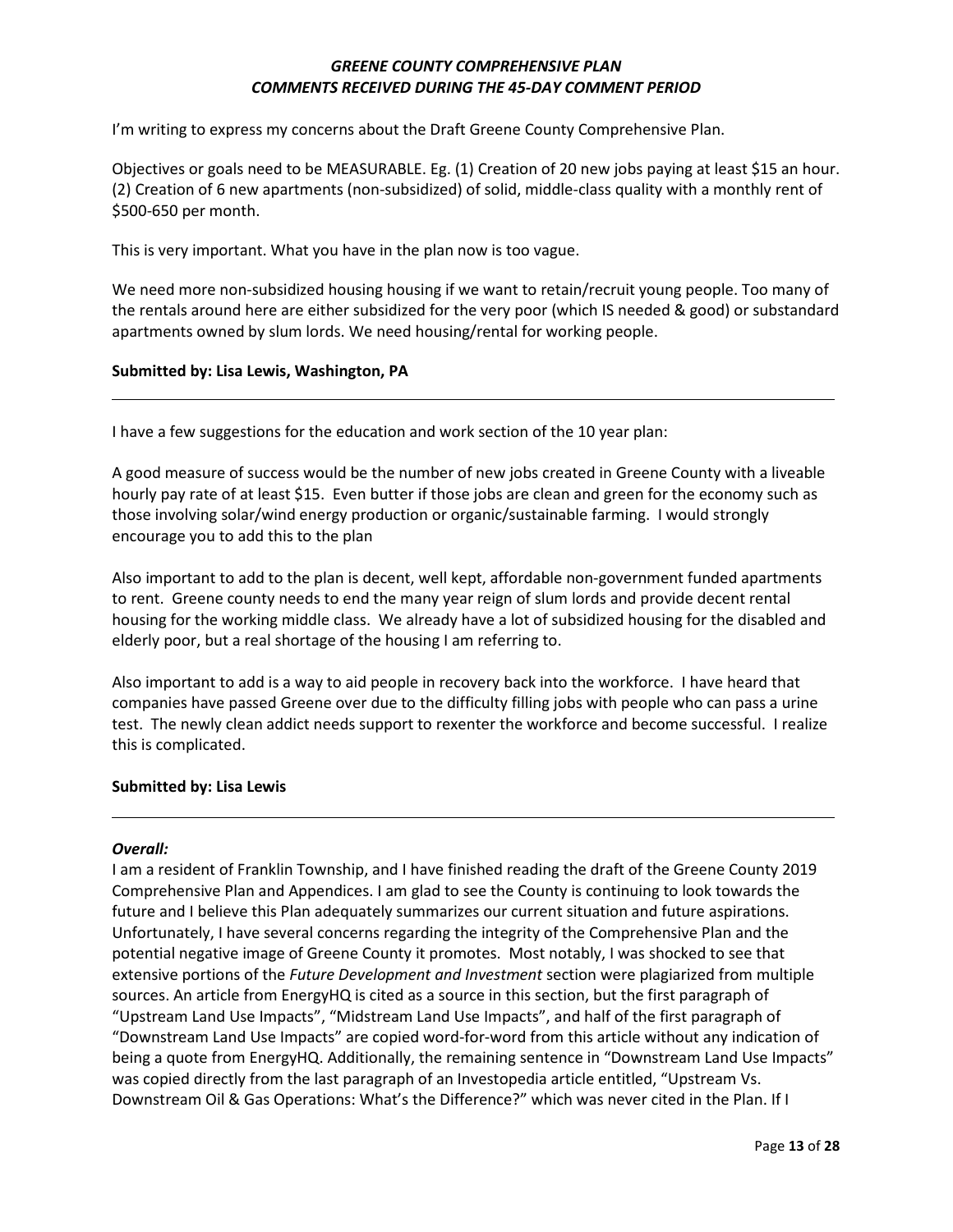plagiarized this much material as a college student, I would certainly fail that course and face strong academic sanctions, if not expulsion. It is unacceptable for the County to engage in such dishonest behavior and I hope to see this situation remedied in the final plan.

The Appendices are also in need of some formatting adjustments and the inclusion of critical data. The *Summary of Public Outreach* paints a misleading picture of the extent of community involvement. By stating that "a total of 2,742 votes were collected" many readers will believe this means 2,742 people placed one vote each. I would like to see the number of total participants included in this figure so that it reads, "… a total of 2,742 votes were collected from \_\_\_\_\_ community members" or have the total number of participants included the *Summary of Votes* section of the Appendices. Including this number will help critical readers accurately understand the extent to which the public participated in this process, and a similar analysis was included in the 2008 Comprehensive Plan (Section 1-C: Public Involvement).

# *Grammar:*

Pg. 13 – Under *Surveys & Interviews,* the use of a semicolon is inappropriate because the phrase after the semicolon is not an independent clause. Changing to "the second **was** near the end..." would be grammatically correct.

Pg. 15 – First sentence of the first paragraph may read better if rewritten as "The Advisory Committee developed a Vision Statement and six Pillars that serve as the foundation of not only the plan, **but also** the planning process." As currently written, I wonder how the Pillars can serve as the foundation of the planning process if it is based on feedback received throughout the planning process.

Pg. 15 – "Not only" and "but also" are a pair of correlative conjunctions and it is good grammatical practice to use them together (i.e. don't use "not only" without "but also").

Pg. 15 – The capitalization is inconsistent in "and identified issues, Goals and Strategies". Later in the paragraph "goals" and "strategies" are both capitalized and not capitalized.

Pg. 16 – The use of a semicolon would be appropriate in "...focuses on the development of better infrastructure including water, sewer, and broadband**;** mobility and highway/road improvements" or even better reworded as "...focuses on mobility, transportation, and infrastructure such as water, sewer, and broadband" since this would be in the same order as the heading.

Pg. 16 – Perhaps reword from "have access to one broadband provider, at most..." to "have access to at most one broadband provider" (*Last Sentence of "Expanding access to broadband and cellular coverage"*)

Pg. 16 – There needs to be an apostrophe in "Department**'**s specifications" under *Updating and maintaining an adequate transportation network.*

Pg. 18 – The word "its" is possessive without the apostrophe. Using an apostrophe here is grammatically incorrect. (Under "*Capitalizing on Energy Production"*)

Pg. 19 – Insert "for" in "The Greene County Housing Plan Identifies a need **for** the following types..." in the last sentence of *"Expanding housing opportunities."*

Pg. 21 – The 2<sup>nd</sup> "Pillar" is not capitalized under *Snapshot* (when "Pillar" is capitalized everywhere else in the Plan)

Pg. 21 – The use of a semicolon under *Snapshot* is inappropriate because the second phrase is not an independent clause.

Pg. 22 – The third and fourth bullet points use double quotes and single quotes respectively, when double quotes are appropriate for both.

Pg. 24 – The use of semicolons in the first paragraph is incorrect because there are no commas in any list item and individual list items are not independent clauses.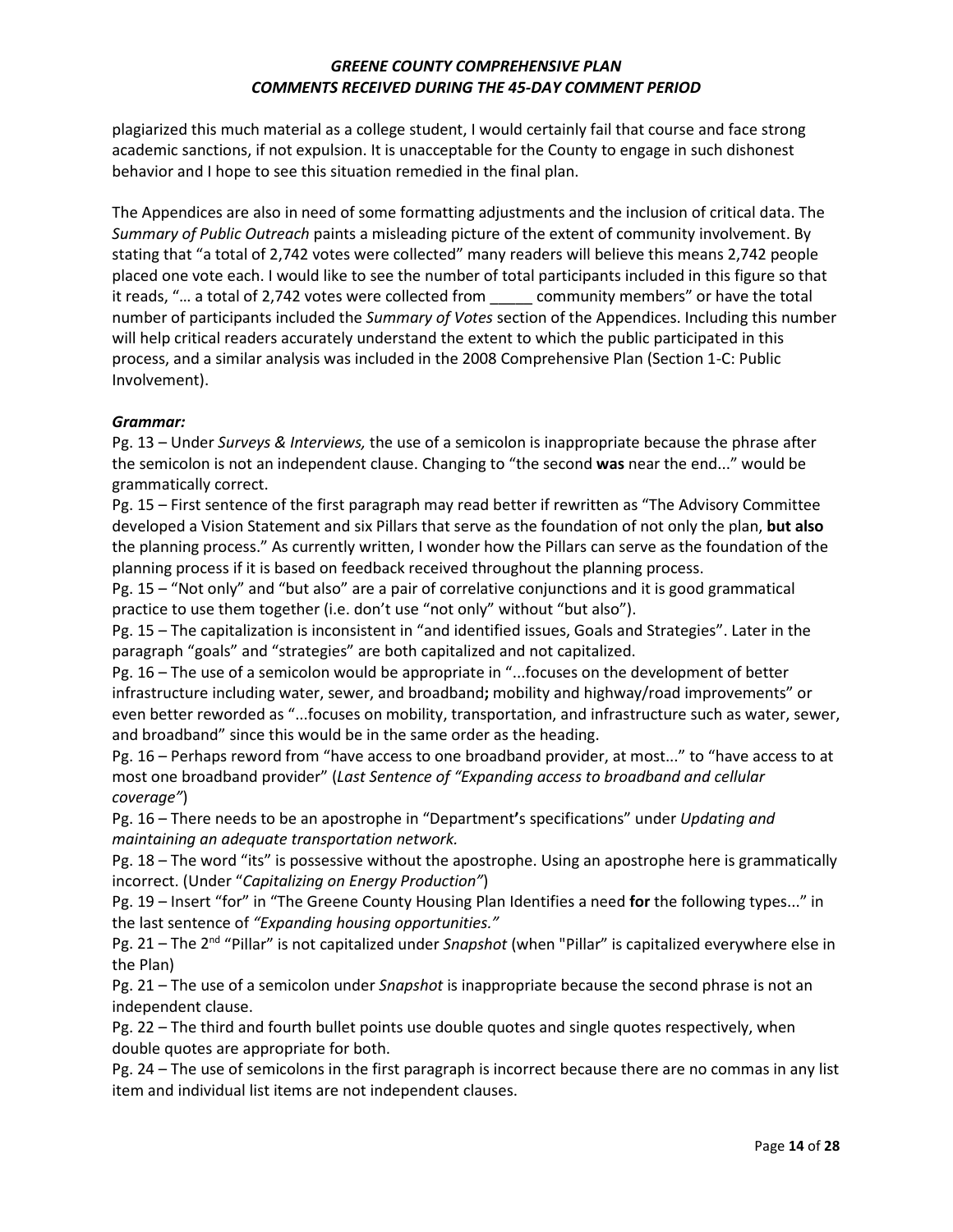Pg. 24 – The last sentence is much clearer written in the following manner:

"Partnerships with the business community, Greene County Career and Technology Center, school districts**,** and state agencies such as **The** Pennsylvania Department of Community and Economic Development and **Department** of Labor and Industry are paramount." As currently written, this a sentence makes it sound like there is a single Department of Community, Economic Development, Labor, and Industry.

Pg. 39 – Abbreviations for titles like Rep. and Sen. are followed by a period

Pg. 42 – The last sentence needs to be capitalized ("in 2019...")

Overall: Throughout the document, the authors chose to omit the last comma in a list. While this is technically grammatically correct, there are cases where a final comma would greatly improve clarity (Pg. 15, 24, and more)

# *Formatting:*

Acknowledgements – Line up text in bottom right-hand corner.

Pg. 5 – Inconsistent Spacing between "Priority Goals", "Future Development & Investment", "Measures of Success", and "Implementation"

Pg. 7 – Move the image down so that "regulations and" is readable.

Pg. 8 – Add space between "Progress" heading and first paragraph.

Pg. 13 – The "Greene Bucks" and "Postcards" images are significantly worse quality than other images that appear in the document.

Pg. 15 – The green pillar icons are not centered with the names of the pillars.

Pg. 15 – The grey text, "Planning Context //" is barely legible and could be recolored or omitted.

Pg. 15 – There is an extra space in "identified issues , Goals and Strategies" (*Second Paragraph).*

Pg. 16 – The heading is not in line with the Pillar icon.

Pg. 21 – One percentage is written as 6% while the other is written as 8.%. Both should either be written as 6% and 8% or 6.0% and 8.3% ("*Fighting neighborhood blight."*)

Pg. 27 – It appears that the points under Strategy 1 are a larger font size than the points under Strategies 2 and 3.

Pgs. 39 – 43: The spacing between lines under *Benchmarks* is inconsistent.

Pg. 40 – The Greene County Career and Technology Center is abbreviated to CTC here when it was abbreviated as GCCTC earlier in the plan (Pgs. 12, 17). There should be one consistent abbreviation. Overall: When "/" is used, sometimes there is a space before and after (Pgs. 36, 44, 45 and more) and other times there are no spaces. There should only be space after "/" when used to indicate a line break in poetry.

Overall: There are inconsistencies in how sources are presented. Sometimes the sources are included as a footnote (Pgs. 10 & 26) and other times they are presented in the text (Pgs. 16, 17).

Overall: There are inconsistencies in whether single quotes or double quotes are used throughout the document (Pg. 22). There should be one consistent method.

### *Content:*

Pg. 13 – I believe the wording "Between all of these efforts, a total of 2,742 votes were collected" is misleading and implies that 2,742 community members were involved in the public outreach initiative. Including the approximate number of community members who provided input would more accurately reflect the extent of community involvement. This data could also be included in the appendices. Pg. 16 – Perhaps reword "regularly identify an increasing pattern" as "regularly cite a positive correlation" unless these economic reports are finding that this pattern is getting stronger.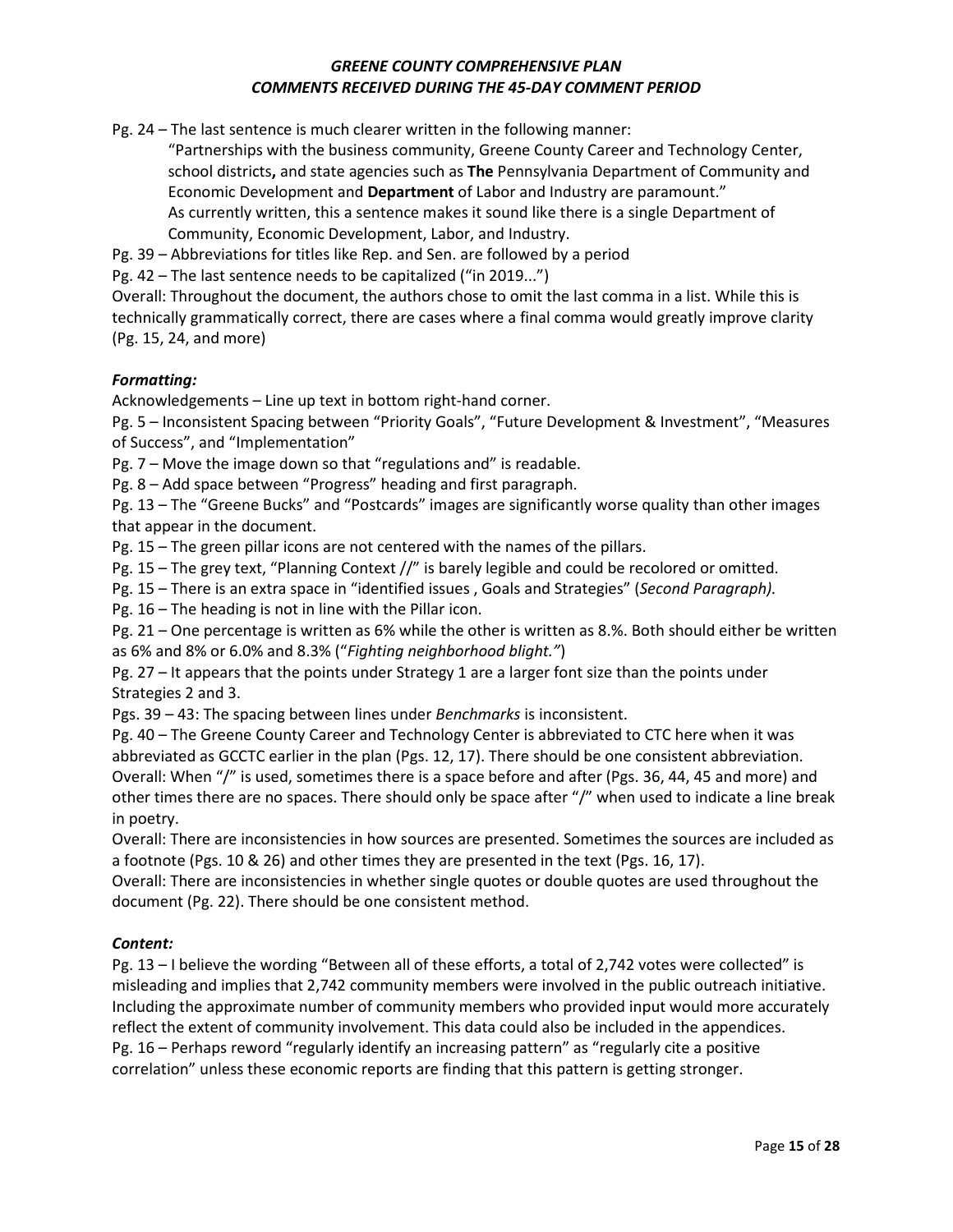Pg. 25 – Perhaps it makes more sense to phrase Strategy 1 of the Education goal as "Explore options to partner **County**-wide" since the subpoints require cooperation from multiple districts.

Pg. 28 – Perhaps change "crisis" to the plural form "crises" because volunteer firefighters and first responders respond to more than a singular crisis.

Pg. 30 – As a critical reader, I am confused how offering high quality housing choices will capture the nearly 8,000 workers Greene County that are commuting. Pg. 19 (Quality of Life Pillar) states 62% of workers commute into Greene County and only 5% would trade their commute if adequate housing choice was available. Attracting 8,000 commuters would only make sense if Greene County had a 160,000 people commuting into the County for employment. Either the 8,000 commuters' figure on Pg. 30 is inaccurate or the 5% figure on Pg. 19 is inaccurate.

Overall: Fix the Plagiarism in *Future Development & Investment* and include EnergyHQ in the Photo Credits. Even though the image on Pg. 33 is not a photograph, it is still a graphic that someone at EnergyHQ had to create and needs to be cited. The material that was copied could be written as a block quote clearly stating it came from EnergyHQ and Investopedia. Otherwise, it needs to be rewritten or omitted.

### **Submitted by: Myles Cramer**

The Center for Coalfield Justice ("CCJ") respectfully submits the following comment on the Draft Greene County Comprehensive Plan ("Draft Plan"). The Comprehensive Plan will serve as the policy guide for decisions about growth, future development and redevelopment, services and resource management in Greene County. Ultimately, all of these decisions and many others translate into the built environment that Greene County residents experience every day.

CCJ is a Pennsylvania----incorporated not----for----profit organization with federal Internal Revenue Service § 501(c)(3) status recognition located in Washington, PA. CCJ is a membership organization with a mission to "improve policy and regulation for the oversight of fossil fuel extraction and use; to educate, empower and organize coalfield citizens; and to protect public and environmental health." CCJ has over two thousand members and supporters and is governed by a volunteer Board of Directors. Many of our members and supporters are Greene County residents. The following comment reflects the input we received from those members and supporters.

A good comprehensive plan that has earned the support of the community is one of the most effective tools planners have in effecting positive change in our communities. Great places to live, work and recreate are not created by accident. Communities make choices every day about what type of places they will become. These choices are incremental. The comprehensive plan provides guidance to ensure that those incremental choices create the final result that the community desires. The comprehensive plan is a roadmap to residents' desired destination and it is imperative that the Planning Commission gets this right.

We appreciate the steps that the County Planning Commission has taken to develop Draft Comprehensive Plan and to solicit public input. However, the Draft Plan falls short of ensuring that public natural resources, community health and the County's economic well being are adequately protected.

### *I. Economic Development*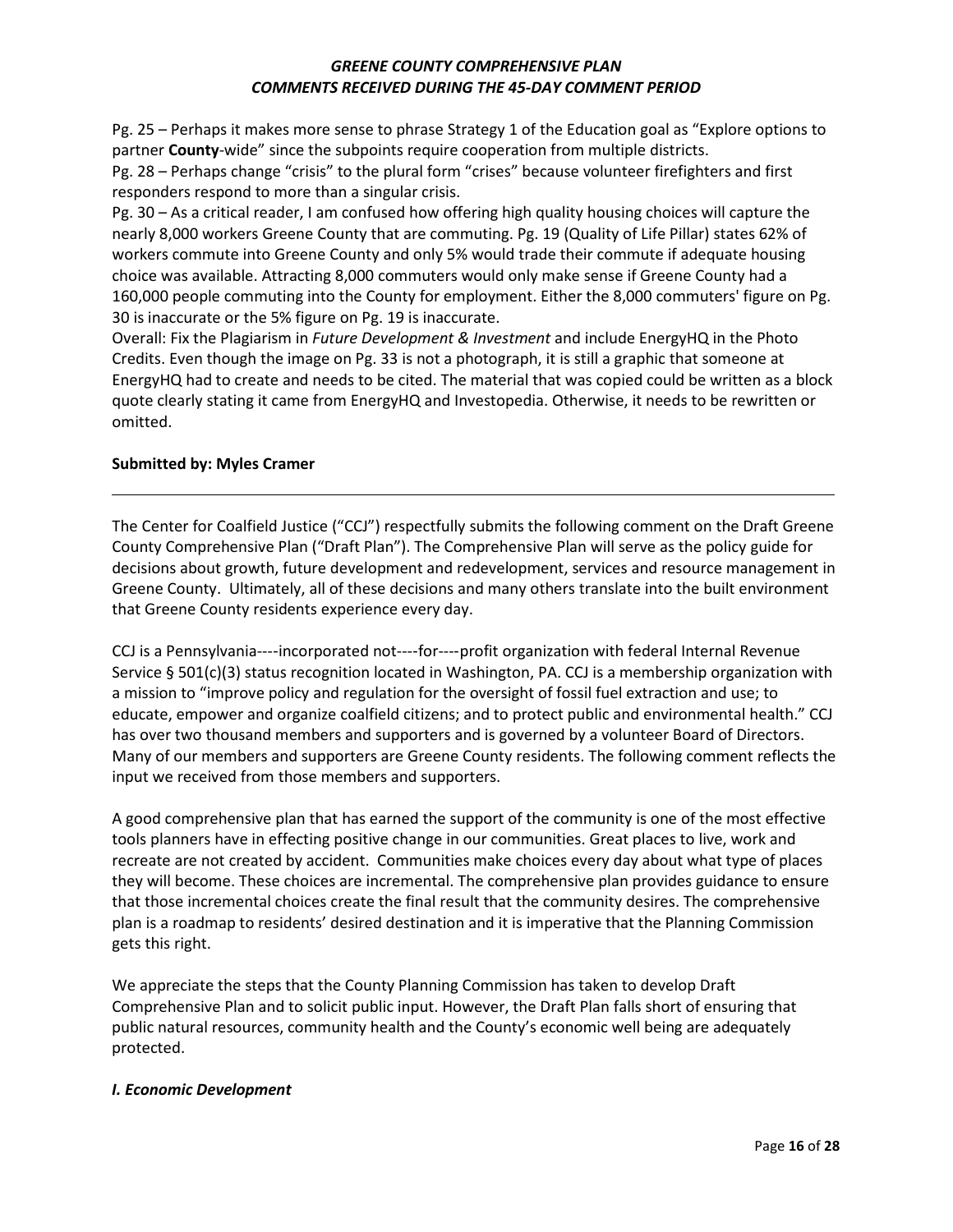The Draft Plan appears to recognize that the County must respond to economic disruption and dislocation. The shift in the County's economy away from the coal industry has been painful to many households and communities. Workers have lost jobs, families have lost incomes, local government and school districts have lost revenue and curtailed services, and communities have lost their sense of stability. It is important to realize, however, that proposals to reverse that transition or to simply shift from one fossil fuel to another with little regard for the overall environmental and economic impacts offer little meaningful relief to those who are enduring much of the cost of the transition and, in the end, they are likely to do more harm than good. The quality of the Greene County's natural environment has tremendous economic value. Policies and actions that significantly diminish the natural environment may threaten the County's economic future and should be undertaken only after careful deliberation shows that they are worthwhile.

The Draft Plan outlines an economic development strategy that over----emphasizes natural gas extraction and use. While natural gas development has a role to play in new local economy, Greene County should resist the temptation to treat the natural gas and petrochemical industries as the solution to the decline of coal. Wise uses of natural resources means that the resources are used in the manner that has the highest, sustained value. It does not mean giving preference to one industry or group so that the resources go to a low-value use rather than to one that has a higher value. Giving preference to low-value uses will result in fewer jobs and lower incomes in the County. The natural gas and petrochemical industries create many temporary jobs and far fewer permanent jobs. The impact on the County's natural environment, however, is both significant and lasting.

Low‑value uses do not make Greene County an attractive place to live, work and recreate. The Draft Plan recognizes that Greene County has experienced a decline in the overall population and an increase in the median age. *See* Draft Plan at 17, 20. The Draft Plan also acknowledges that the majority of people working in Greene County do not live in Greene County. Currently 62 out of every 100 workers in the County commute from outside the County. The Draft Plan suggests that inadequate housing choice is to blame. However, even if adequate housing choice were available, only 5 out of every 100 of these workers would trade their commutes and move into Greene County. *See* Draft Plan at 19. Giving preference to low----value land uses would further exacerbate these disturbing trends.

Because people care where they live and because businesses care where people choose to live, environmental quality has a positive impact on the local economy. Put negatively, degraded environments are associated with lower incomes and depressed economic conditions. Greene County does not have to choose between jobs and the environment. Quite the opposite: a healthy environment is a stimulus for a healthy, diverse economy.

Greene County should focus on navigating from being dependent on a few extractive industries to having a modern, widely diversified economy that provides a quality of life that many people find attractive. The economic fate of Greene County does not need to rest solely, or even predominately, on the coal and natural gas industries. Greene County can overcome the decline in coal extraction and realize job and income growth by making the County a place where people want to live, work and raise family. As the County attracts new workers and households, it also attracts new investment that creates jobs and incomes. As long as the county is able to provide a quality of life that many people find attractive, it will continue to prosper. As quality of life becomes more important to the County's economy, the economy will become less dependent on natural resource extraction and we will start to see a shift in the economic role that natural resources play. Our natural landscapes do not need to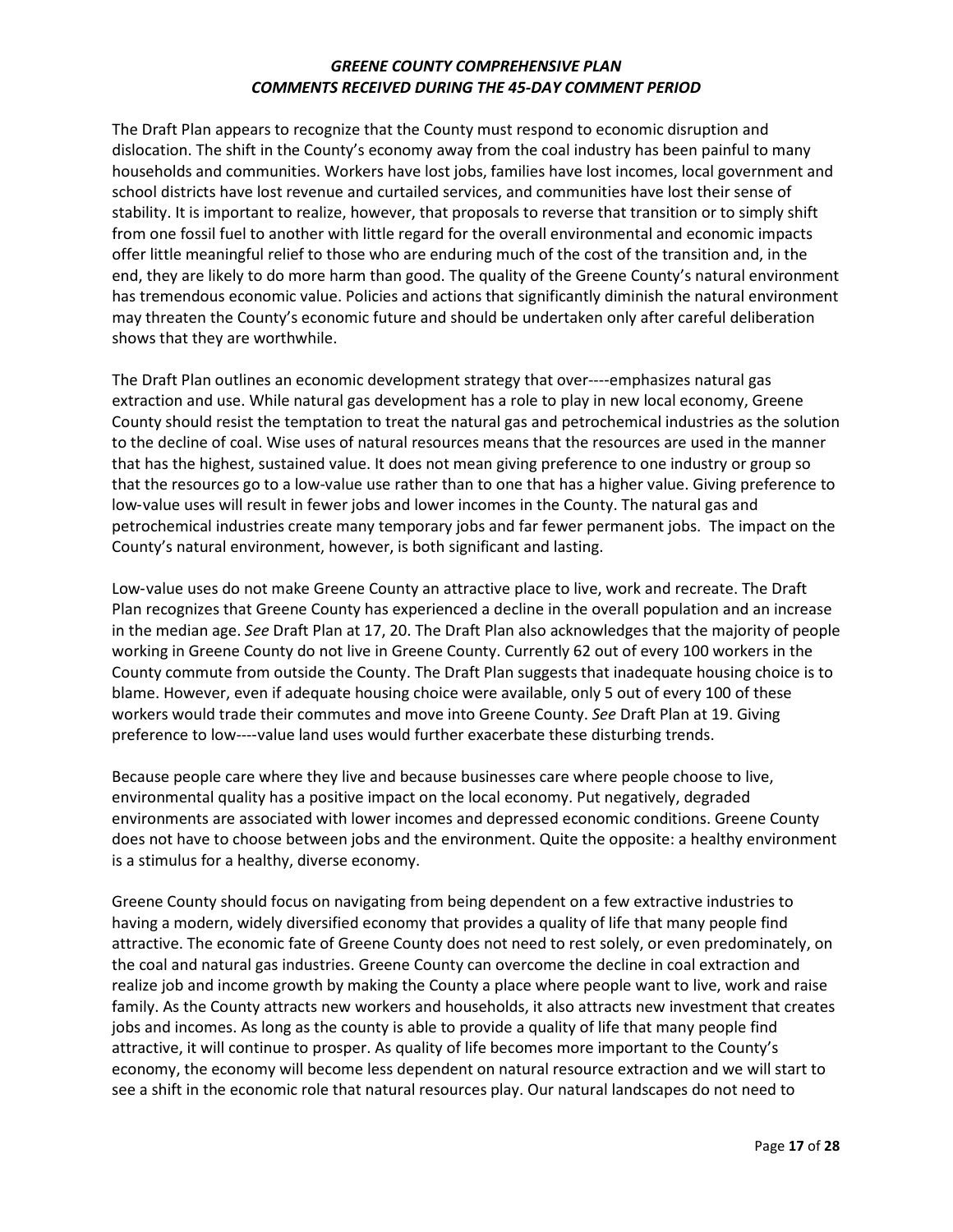generate new jobs and incomes primarily by being warehouses from which we extract commercial products (e.g. coal and gas) that are exported out of the County. These natural landscapes can generate more new jobs and income by providing natural----resource amenities – water and air quality, recreational opportunities, scenic beauty, and the fish and wildlife – that make Greene County an attractive place to live, work and do business. People will move to this region and remain here because they want to enjoy its high---‑quality living environment. That growth in population will stimulate the development of new businesses and the expansion of existing ones.

*a. Example of Potential High---*‑*Value Land Use:* When deciding the future of Greene County, it is important for the County Planning Commissioners to look at any reasonable suggestion and factors that would allow smart growth within the community. Factors such as, but not limited to, land use, sustainable jobs that will bring growth to the community, community buy----in, and growth opportunities.

A recycling facility would increase land value that is currently considered blighted or even labeled as a brownfield. A recycling facility could be built on an existing brownfield site, land that has been deemed unfit for almost any purpose. Building a recycling facility in Greene County does two things for the community: (1) it puts to use land that was once deemed to be unusable, and (2) could potentially open the door for grant funding by redeveloping land that has been severely degraded by industrial operations. Redeveloping severely degraded land by building recycling facility would increase the land value and put to use land that few would consider for development. Moreover, the County may be able to receive funding to help develop the facility.

A recycling facility would introduce sustainable jobs. In the last five years Pennsylvania collected over 1.9 million tons of recycling.2 This number is continuing getting bigger as people continue to consume recyclables and as the breadth of recycling grows to new residence in the state.i Also, once the facility has been approved, contracts could be made to bring in product from neighboring counties and states to ensure continued growth. Additionally, the introduction of a recycling facility to Greene County would bring the need to fulfill hundreds of permanent jobs. Everything from high skill engineers and management jobs to blue----collar labor positions. It would also bring a downstream of economic growth. Thus, a recycling facility would create and sustain full----time jobs that require a multitude of skilled labor and management positions.

The proposal of a recycling facility would help build community buy in and excitement among Greene county residents. Many programs could be developed to engage younger residence of the community to show how their actions are affecting the local community and the world at large. Programs could be introduced to elementary students all the way to secondary schools. Also, the idea of a facility could bring in younger families to the community. A recycling facility does not have the stigma or the environmental impact that other facilities (e.g. a cracker plant) may have. It provides the image of a community who cares about being good stewards and protecting the natural resources that make Greene County attractive. This stands in stark contrast to a facility that degrades the local environmental and negatively impacts public health. Lastly, a recycling facility could generate funds for Greene County. Greene County could instill a pricing program that would allow for the County to operate a facility while making a profit that could be reinvested into either other community projects or into the facility itself to expand into broader and bigger concepts that would bring more sustainable jobs into the County (e.g. processing glass into cullet that can be sold to buyers all over the world or large----scale composting that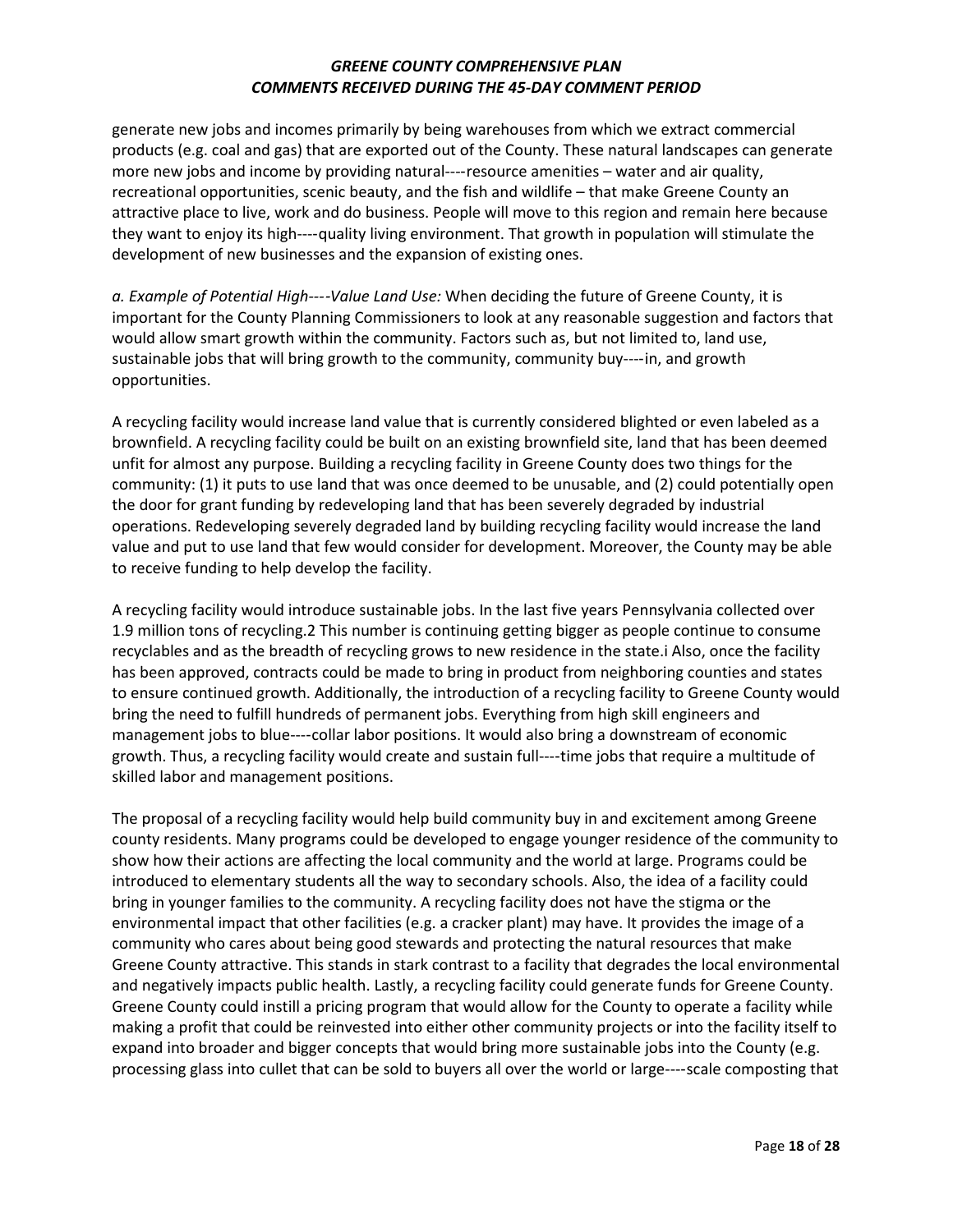could then be sold to local farmers). Investing in a project such as a recycling facility does not have to be a limiting investment. Instead, it could continue to grow to meet either community or market demands.

By considering the factors of land use, sustainable jobs and growth to the community, community buy in and growth opportunities, the Greene County Planning Commissioners will ensure that they fulfill their duty of "promoting safety and security of its community by following smart growth practices."

Although we believe that the points we make above represent sound economic analysis and judgment, nonetheless some of the points may be perceived as controversial or even partisan. Thus, it is important that those points not be misinterpreted.

CCJ is not arguing that the fossil fuel industries (coal and natural gas) are not important to the local economy. The fossil fuel industries are important in Greene County and will remain so in the foreseeable future. The point we have tried to make is not that they are unimportant but that increased volumes of material extracted are not likely to be sources of expanding employment and income. This is an important distinction.

The Draft Plan represents a long-term vision for Greene County. We urge the Planning Commission to recognize that additional, sustainable jobs and income can and should be generated in new value-added natural resource activities outside of the fossil fuel industries. It is for that reason that environmental degradation in pursuit of jobs and incomes in the coal and natural gas industries must be weighed against the damage that the degradation will to do the amenity----driven part of economic development, which has the potential to add considerable vitality to the local economy. This economic vitality will be tied to the attractive features of the County's workforce, public institutions and the social and natural environments. If the County can protect what is unique and attractive about itself (e.g. natural environment and outdoor recreational opportunities), it will continue to prosper. Serious damage to the County's livability, however, will endanger this vitality and prosperity. Environmental degradation has impoverished other regions; it can impoverish this one too.

The primary route to the type of environmental degradation that could jeopardize the County's economic prosperity is to allocate resources to low-value, degrading uses when protecting and enhancing them has a higher value. There are countless examples throughout the County of such detrimental events, such as when water resources are eliminated and/or polluted as a result of low--- ‑value coal refuse disposal operations despite the fact that those water resources have a higher value in protecting local water quality and quantity, angling and other recreational opportunities, and property values in the area; or when decisions about whether and where to locate natural gas operations fail to consider the costs imposed on valuable nearby lands.

The Planning Commission must guard against these threats if the County is to realize sustained prosperity. The County must avoid squandering the high----quality characteristics of the environment to insulate the region's historically important industries from the realities of today's economy. The unique natural resources of Greene County remain among its most important economic assets. The new jobs and income that are vital the County's economic future will depend more on the protection of those assets rather than on their degradation.

### *II. Education*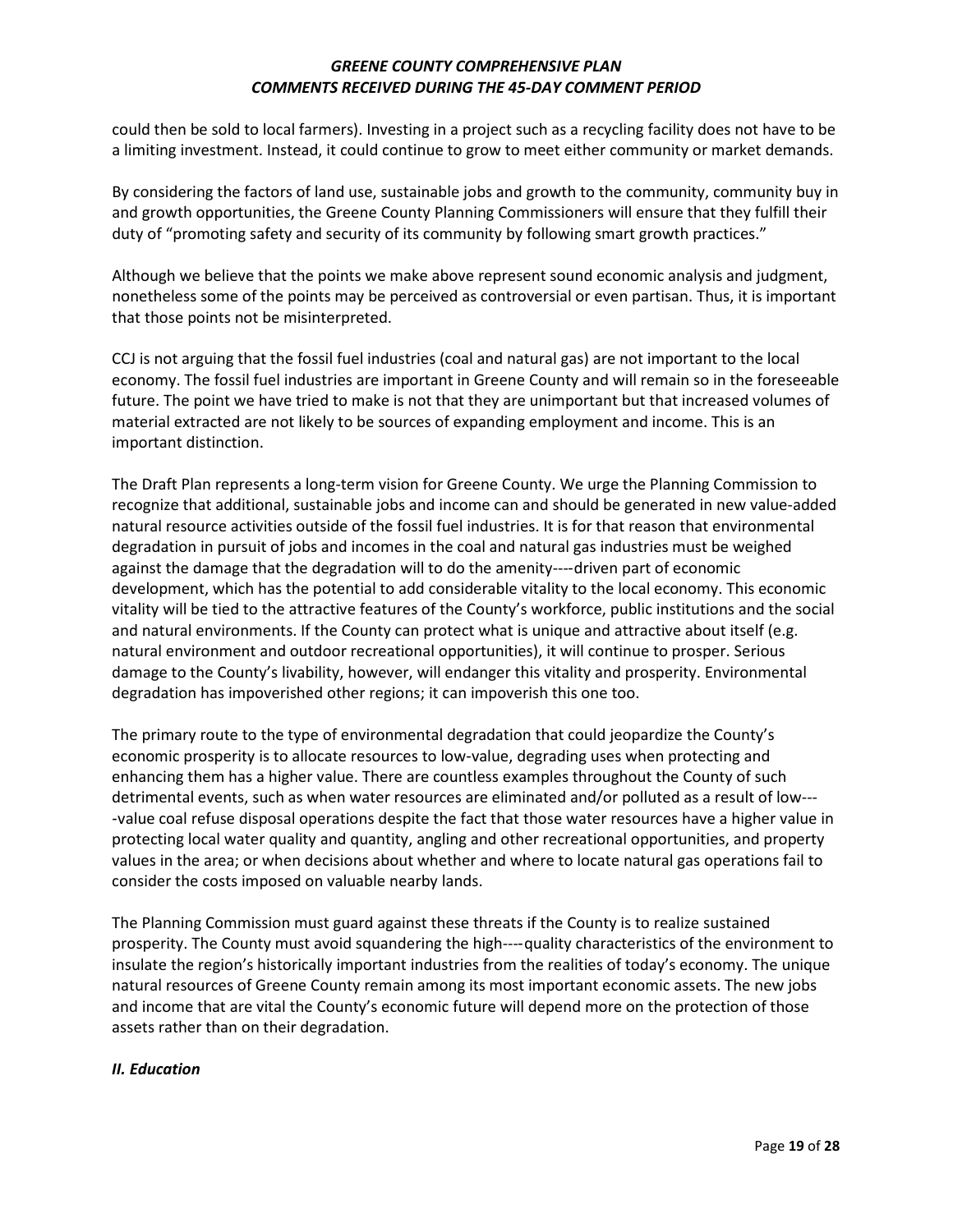The County must make efficient, effective investments in education. The Draft Plan correctly identifies the need to address declining enrollment in the five public school districts due general regional population decline and an increase in residents choosing cyber charter or private schools. Surprisingly, the Draft Plan suggests limiting cyber students' ability to participation in extracurricular activities as a strategy to address this issue. *See* Draft Plan at 25 ("Develop incentives to keep the kinds in brick and mortar schools (i.e. limit cyber student's participation in graduation ceremonies, proms, sports and clubs).") This is the wrong incentive. The County should instead identify why residents are choosing cyber school over attending brick and mortar schools and then seek to address those issues. By addressing those issues, the County will achieve its objective of incentivizing students to attend brick and mortar schools without punishing our younger generation.

### *III. Recreation/Quality of Life*

The Draft Plan proclaims: "Creating healthier communities is at the forefront of planning in 2019." Draft Plan at 28. The Planning Commission correctly recognizes the need to provide more and/or improved access to public recreation in the County. *Id.* As discussed above, environmental quality and outdoor recreation has a positive impact on the local economy because people care where they live and businesses care where people choose to live. Protecting Greene County's natural resources and the public's ability to enjoy those natural resources through outdoor recreational opportunities is essential to sustainable economic development. Outdoor recreational opportunities provide a quality of life that many people find attractive. By making Greene County a place where people want to live, work and raise a family, the County will be able to attract new workers and households and new investment that will create jobs and income.

Unfortunately, the goals and strategies to improve and expand recreational opportunities demonstrate a lack of vision at best and are insincere at worst. The goals and strategies outlined in the Draft Plan are achievable in far less than 10 years and do very little to actually improve and expand recreational opportunities within the County. By way of example, "[a]pply for funding to update the Wisecarver Recreation Master Plan" is simply the first step towards actually expanding recreational opportunities on the Wisecarver Property. The next step would be to actually update the plan. Finally, the County must implement the plan in order to actually achieve its stated goal of improving and/or expanding recreational opportunities. Particularly in a comprehensive plan that is intended to set forth a 10---‑year vision, the Planning Commission's apparent unwillingness to do more than apply for funding to update the Wisecarver Recreation Master Plan is disappointing.

### *IV. Strategies and Measures of Success*

The Draft Plan should set forth meaningful strategies and markers for success for each of the pillars. Although the Draft Plan contains various strategies and benchmarks for success, the strategies for one pillar sometimes undermine the goals in another pillar. For example, taking away the ability for some students to participate in after school activities would likely be counterproductive to the County's efforts to address the opioid crisis. By way of further example, quality of life and the County's ability to attract young families may suffer as a result of the County's proposed economic development plan, which over----emphasizes natural gas extraction and use without considering the environmental and economic consequences of such development. The Planning Commission must be more thoughtful in developing strategies and measures of success for each of the pillars. These serve as the road map to get us to our desired destination – one cannot undermine the other.

### *V. Conclusion*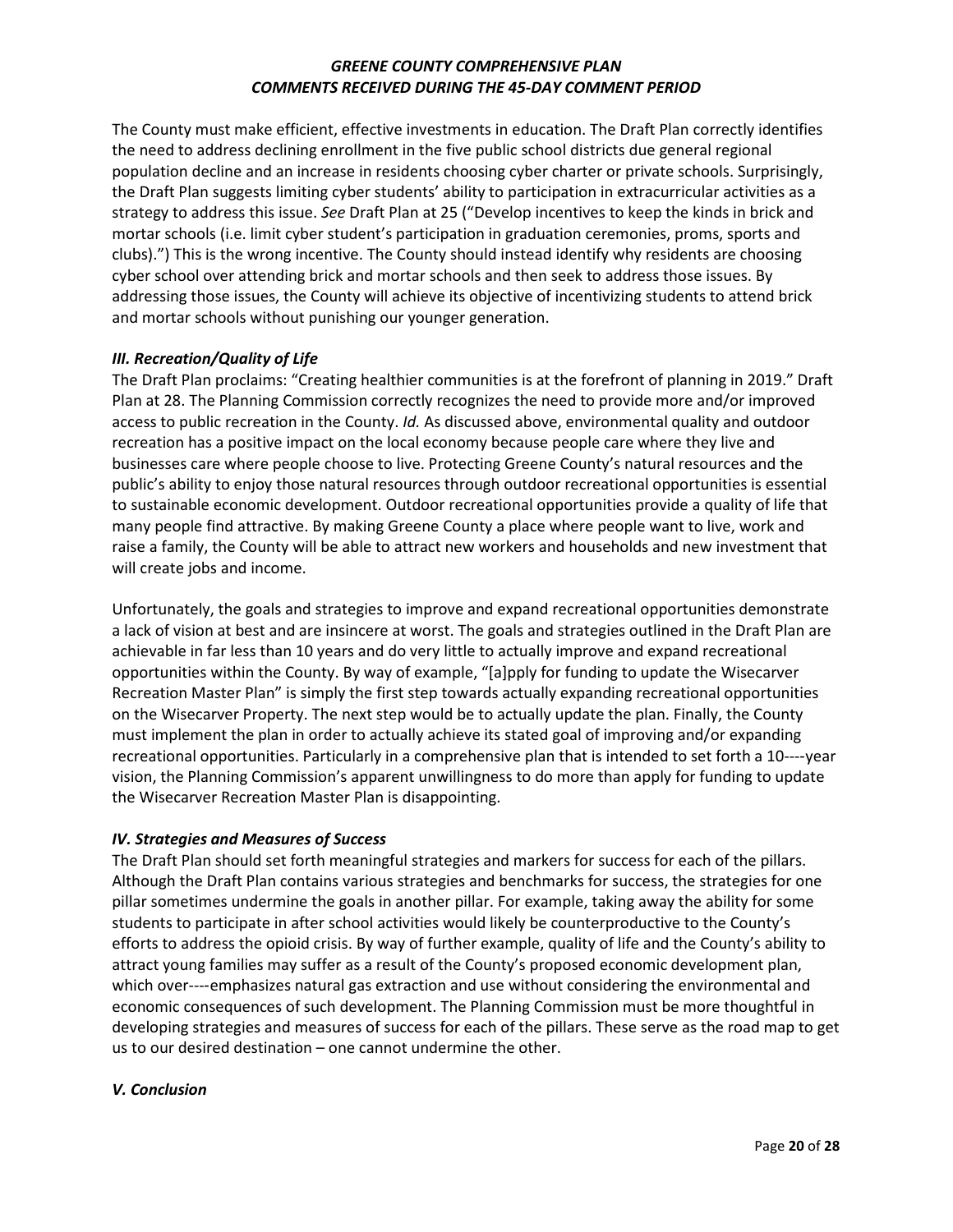The Draft Comprehensive Plan should be significantly revised. In order to ensure that the final Comprehensive Plan reflects the community's vision, CCJ urges the Greene County Planning Commission to revise the Draft Plan based on this comment and the other public input it receives. Specifically, CCJ urges the Planning Commission to review the Draft Plan to (1) incorporate a sound and sustainable economic development plan that balances low----value and high----value land uses and makes Greene County an attractive plan to live, work and recreate; (2) include appropriate incentives to keep students in brick and mortar schools, which requires identifying why residents are choosing cyber school over brick and mortar schools and developing meaningful strategies to address those issues/concerns; (3) include new and additional strategies to improve quality of life in Greene County by enhancing existing outdoor recreational opportunities and creating new ones; (4) incorporate thoughtful strategies and measures of success for each of the pillars so that the strategies for one pillar to not undermine the goals of another. Due to the scope of the necessary revisions, the Planning Commission should make available for a second public comment period the next version of the Draft Plan.

### **Submitted by: Sarah E Winner, Esq. and Ethan Story, J.D, Center for Coalfield Justice**

#### *The plan in general:*

First, I am disappointed with the overall presentation of this plan. It is entirely too vague. Unlike tenyear plans from previous decades, which often weighed in at more than 400 pages, this is a mere 46 pages, devoid of specific details, and represents more of a series of broad bullet-point objectives. Considering that this document is more than a year late, most of us had hoped for a more careful and well-thought out plan. Moreover, it is rife with grammatical errors.

*Page 15*- You note actions based on feedback received during the planning process, but then say it served as a foundation for said planning process. How can the foundation of the planning process be based on that very planning process? Clarify. This seems circular.

Numerous terms (Pillars, Goals, Strategies, etc.) are capitalized in some places, but not in others. Why?

Why is there not a direct link to the appendices? Or better yet, add that content into the document.

Page 16- Here, and throughout, the authors make reference to "reports" and "studies," but never offer a citation or reference. I would be very interested in knowing where this information came from. The authors should correct "deficient bridges have been plaguing…" to "deficient bridges have plagued…"

With respect to public drinking and wastewater treatment facilities mentioned on page 16, I would encourage the authors to examine the quarterly reports for facilities in our county. Their performance is dismal, and many are routinely in violation for various parameters (trihalomethanes, haloacetic acids, bromides, etc.). For example, Southwestern PA Water Authority had 17 consecutive quarters between 2011 and 2015 in which it was over the suggested health guideline for bromodichloromethane (known carcinogen that has been linked to various complications during pregnancy).1 During 2015, concentrations of this toxin in SWPAWA water were nearly 36 times higher than the suggested health guideline, and nearly four time higher than the state average. Brave Water Authority and East Dunkard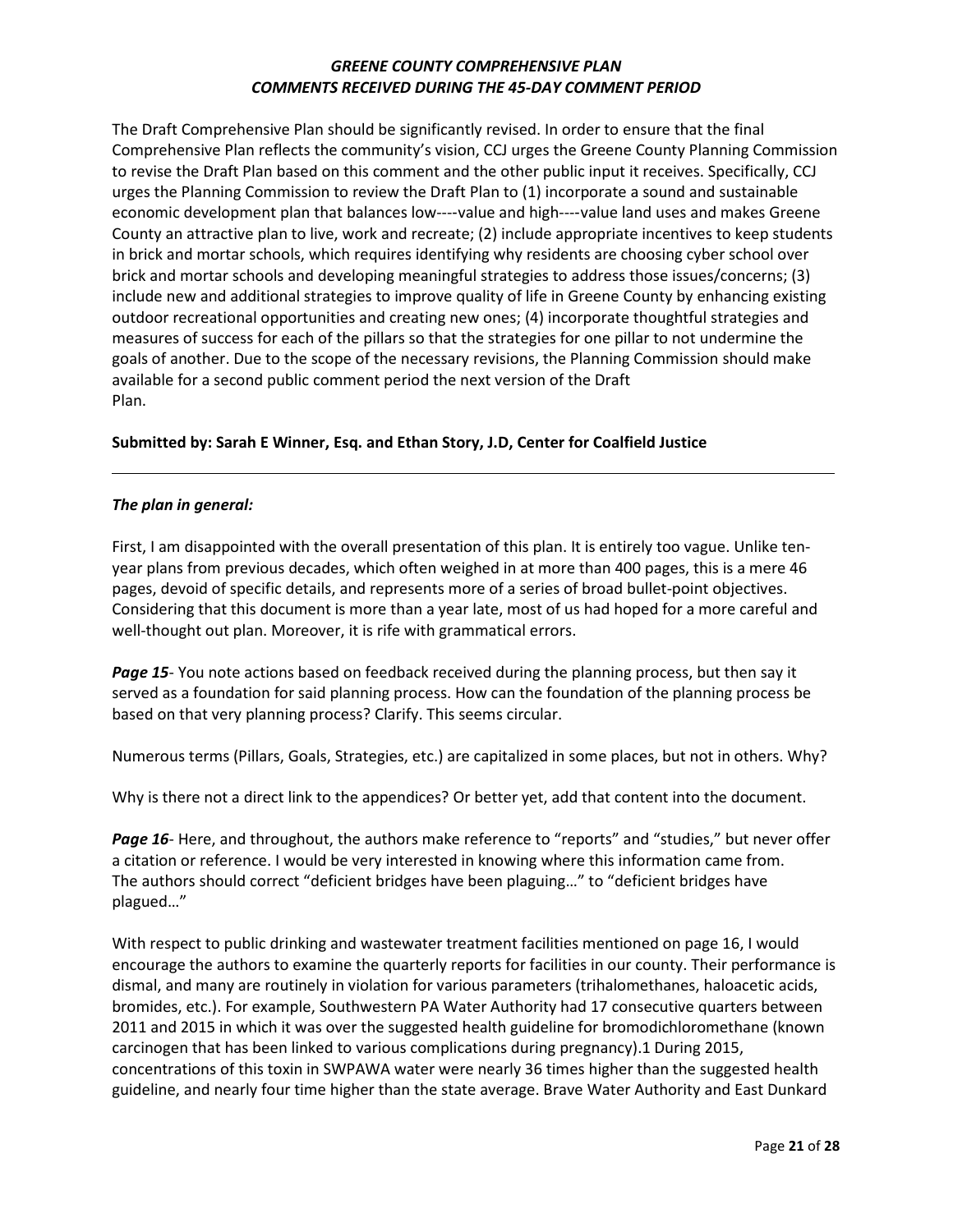Water Authority are significantly worse. In the last five years Brave has had 175 violations, while East Dunkard has had 196, and many of these are serious failures to provide safe drinking water to customers (e.g. situations in which MCLs were exceeded). Worse, most of these utilities then take additional violations for "Failure to Issue Tier 3 Public Notifications," meaning the public is not notified of the presence of these contaminants in their drinking water. These concerns must be added to the proposed plan.

*Page 17*- Should read "work performance, and providing…"

Again, here we have a vague reference to an unnamed "publication" on supply, demand and future of work. What publication? Should be "identified several key issues"

"curriculum" should be the plural "curricula"

"highest demand occupations" is misleading. It literally reads like those are demanding jobs, not that they are jobs in demand. Clarify.

Are cosmetology programs really a problem in our county?

While there are many more typos or errors in grammar (read page 21 carefully), I'll just focus on my major concern with what is being proposed. Priority 3 has just one major named industry. Outside of expansion of unconventional oil & gas production, no specific additional avenues for development are even mentioned (cracker plants are just an endpoint for this industry). In fact, the plan really reads like a neon sign to attract more fracking, but not much else. This is an industry I once supported, but now, after years of direct contact, am leery of. I discuss the threats to public health below, but this is also simply bad business planning. It's no plan at all. I attended the EQT town hall meeting in Waynesburg back in August, and heard Toby Rice speak on the future of fracking in Greene County. To his credit, he was very blunt. The average production from a well drops below 10% of original output in less than three years. Landowners receive a massive royalty check that declines precipitously within about five quarters of production.

This of course, is something the citizen should consider. The money shows up like vapor, but the alteration to property (and property value) will outlive them. But, as a county, the same thing is a surety. Once every square inch of Greene County is fracked, then what? The authors complain of the lost tax revenue from a declining coal industry, but fail to see the same problem on the horizon of the fracking industry. And, just as our technicolor (and greatly impaired) powder blue, neon green and pumpkin orange waters bear the scars of a coal industry long gone, the legacy of fracking in this county will live on as a blight on our rural landscapes for decades. As casings fail and pipelines fall into disrepair, there will be no companies left to pay for the damages. We're already seeing a myriad of examples of how the installation and transport aspects of this industry negatively impact our "rural-ability" and quality of life.2 In 150 years, counties like Greene have failed to learn from their business mistakes, seeking fast cash over long-term stability.

Moreover, Toby Rice was also clear that the price of natural gas has bottomed out globally. This was the topic of a *Wall Street Journal* article just two weeks ago.3 Mr. Rice's play is much like that of the agricultural sector in the middle of the 20th century. Overproduction had led to toppling commodities prices, and the industry's solution was to keep flooding the market with more of a product that had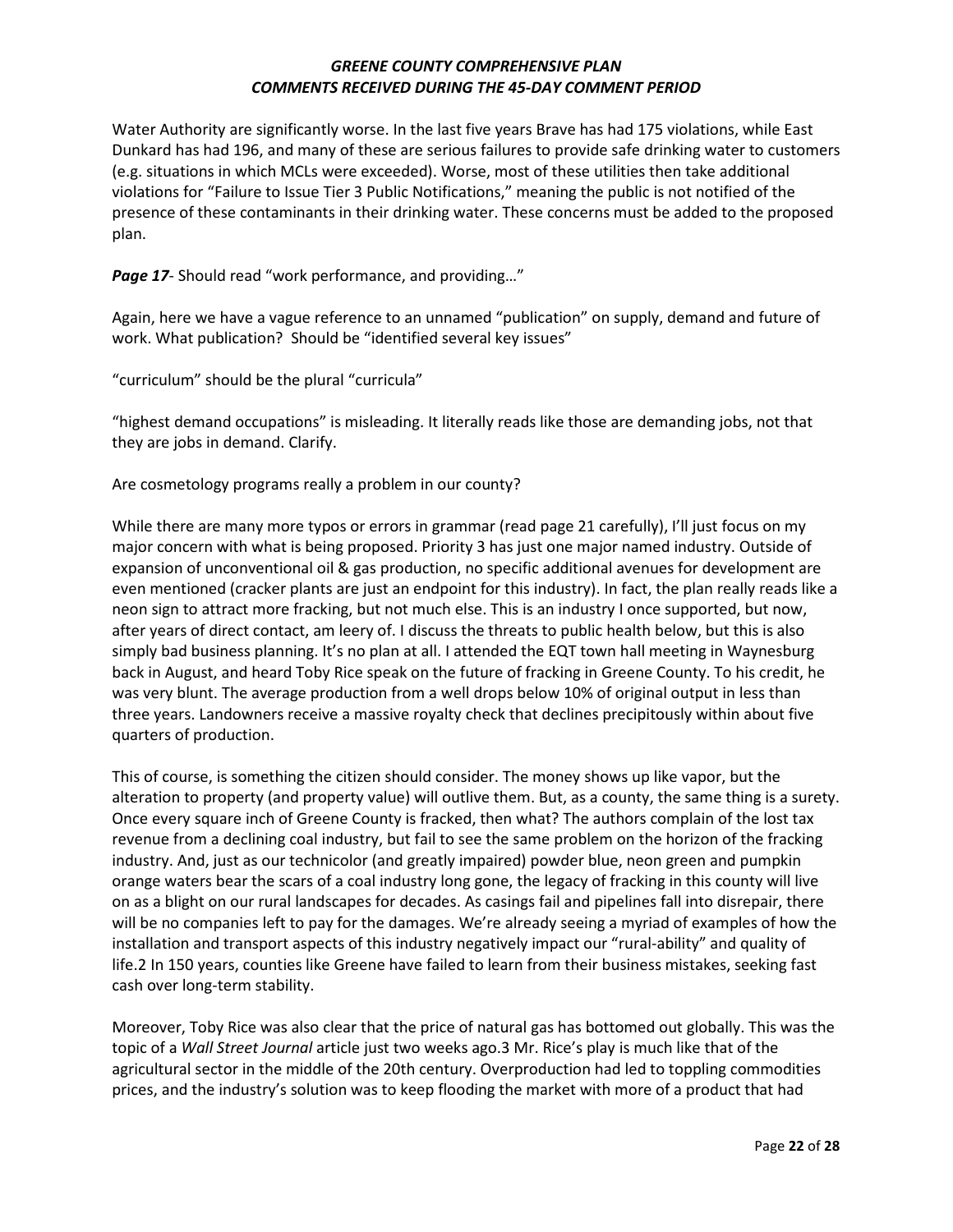saturated already. The main difference is that the federal government got involved and offered price fixing and numerous subsidies to farmers. The same is not true for unconventional gas & oil. This is an industry that is massively volatile and destined for immense boom and bust cycles. Even those inside the industry are questioning if it's viable.4,5,6

Finally, there are the health impacts I previously mentioned. Priority 4 is related to health, safety and wellness. The authors note that Greene County ranked 63rd among the 67 counties in PA for this item, and that, among other things, air quality is a concern. Yet, here in their strategies for the next decade, they don't even mention public health, outside of more exercise and access to emergency medical assistance. The authors seem to be ignoring the conflict between Priority 3 and 4. I'm shocked that the authors don't even mention any of the health concerns unconventional oil & gas present to the public. For the sake of informing the Board of Commissioners, I will offer a few examples:

While the data for 2018 have not been made public, in 2017, this industry self-reported emitting 430 tons of Volatile Organic Compounds into Greene County's air. Among the various toxins emitted, this includes benzenes, formaldehyde, toluene and xylene; all known carcinogens. Pollutants also include Particulate Matter 2.5 (PM 2.5). These particles are small enough to move through the lungs and into the blood stream. I have a device that measures this. If I stand in my kitchen in Rogersville, it registers 6- 8 μg/m3. Anything under 12 μg/m3 is considered good. I can take just a dozen steps out into my back yard and register anything from 20-43 μg/m3, depending on wind and the humidity. If it stays above 35 μg/m3 for 24 hrs, we are in violation of EPA limits. My children are exposed to these toxins every time they play outside or stand at the bus stop.

A study by Steinzor and colleagues (2013) found that 74% of citizens living less than 500 ft from a fracking well pad experienced acute exposure symptoms. Even at 1,500-4,000 ft away, 27% of people experienced these symptoms. Gorski and Schwartz (2019) performed a meta-analysis of the existing published studies and found "associations between proximity to unconventional natural gas development and pregnancy and birth outcomes; migraine headache, chronic rhinosinusitus, severe fatigue, and other symptoms; asthma exacerbations; and psychological and stress-related concerns." They also found evidence that "women living closer to fracking have increased odds of having a baby with lower-than-average birth weight; of having a high-risk pregnancy; or having a baby with a low infant health index." Elliott and colleagues (2017) found that, while toxicity information doesn't even exist for most of the chemicals associated with hydraulic fracturing, 28 of the air and water pollutants are associated with childhood leukemia.

This is an industry that has been sloppy and careless at times, and Greene County needs to demand better from it. While the conventional gas wells average just one environmental violation per eight wells, unconventional oil and gas in PA has managed more violations than wells! Just over the hill from where I (I can see the well pad from my front porch), the well operator has been hit with multiple violations including discharging industrial waste into the waters of the Commonwealth of Pennsylvania. We need assurances that debacles like the one unfolding in Belle Vernon won't happen on our side of the Monongahela.7 There, the unpleasant reality that "residual waste" (like that being trucked around our roads every day) is radioactive has come to light in a big way, as untreatable fracking landfill waste is being discharged one mile upstream from Charleroi's drinking water intake.

We are producing thousands of millions of gallons of toxic waste that either stays underground (we hope),or ends up in our surface and ground water. The DEP has already released redacted files on 344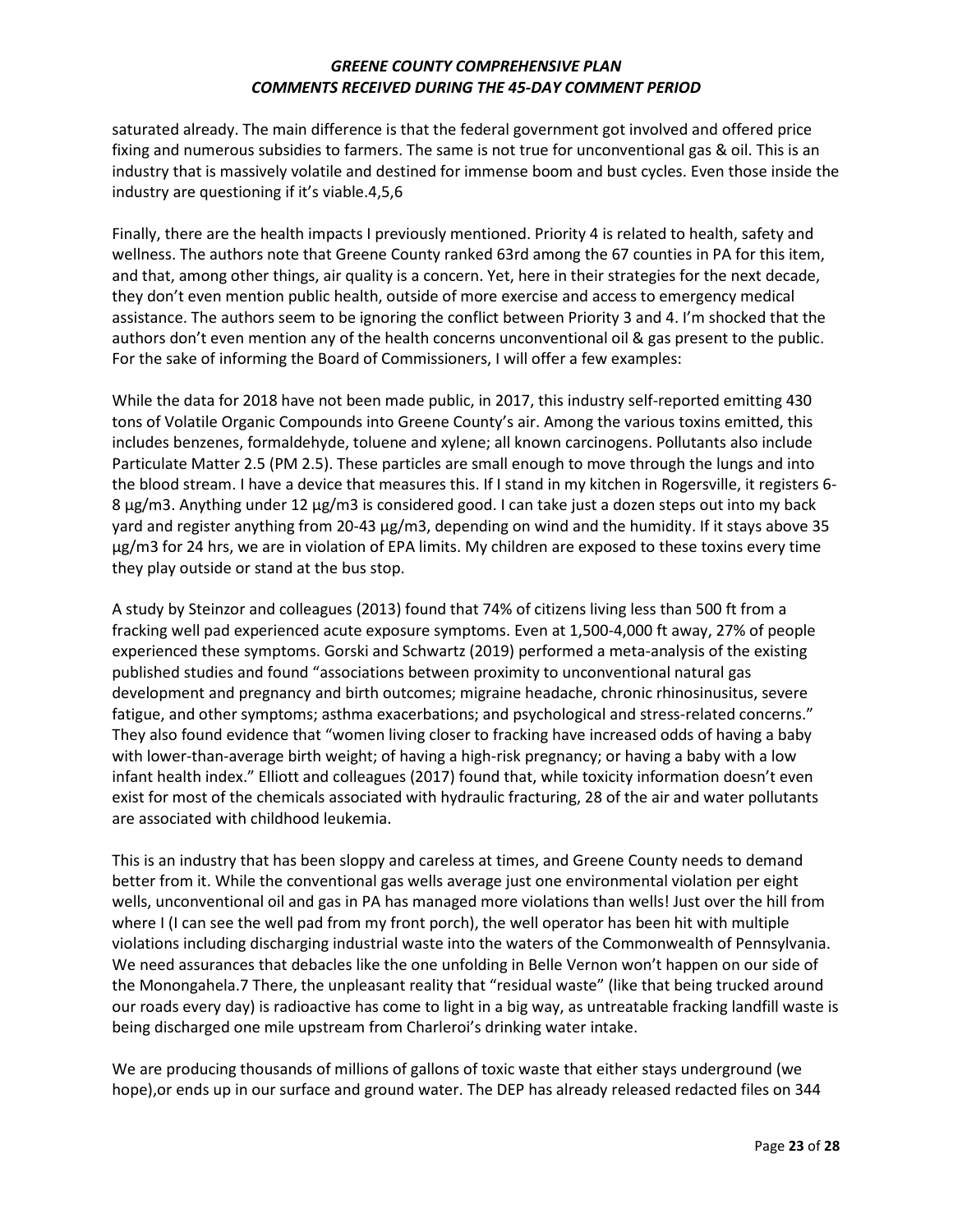cases (and counting) of groundwater contamination from fracking activity.8 In fact, the PA DEP received 9,442 complaints related to fracking activity between 2004 and 2016.9

Expansion of the industry (and especially compressor stations) would only grow the exposure risks for all of us.

In 2016, the Pennsylvania Medical Society (a society comprised of more than 16,000 medical professionals working to protect and maintain our health) requested a ban on fracking.10 Yet, the authors here don't even mention these concerns at all.

The Board of Commissioners needs to take seriously the idea that we are playing Russian roulette with our childrens' wellbeing. At the very minimum, establish a serious committee, tasked with considering these concerns.

#### **Submitted by: Wayne Rossiter**

My name is Will Behm. I am a second-year student at Middlebury College, but I spent my childhood and still hold permanent residence in Franklin Township just south of Waynesburg. My father has been a Greene County Resident for his whole life, and my mother owns a small business that depends on the well being of the county and its residents. As of now, I plan to move out of Greene County permanently when I finish my higher education. While I love my home and think that it is one of the most beautiful places I know, I simply do not believe that its future currently holds a sustainable job where I can pursue my interests and raise a family in a healthy environment. I see this update of the comprehensive plan as a window of opportunity to drive Greene County in a better direction, and I am extremely concerned that it is not doing so. My primary concern, as a student in Environmental Studies, is our environment. It is at the heart and soul of Greene County. In fact, I would go so far as to say that it is our number one asset. The industries on which this county was founded depended upon the environment. All agriculture relies on the environment. Many choose to live here because of the environment. Public health relies on the environment. Currently, the biggest threat to our environment is our engagement with the energy industry, specifically natural gas. This, as I understand it, is currently the central aspect of the Comprehensive Plan. After growing up during the rise of fracking and eventually coming to learn some of its specifics, I do not think it is wise for the county to continue to rely on it. Before I dive into some specifics of the Comprehensive Plan, however, I think it best that I share some information that is seemingly forgotten or ignored.

First, the EPA does not regulate the injection of fracturing fluids under the Safe Drinking Water Act. This is more commonly known as "The Halliburton Loophole". On a federal level, the chemical additives that are pumped into the ground do not have to be disclosed (Save for the use of diesel). As of March 2017, the Pennsylvania DEP required operators to report the types, volumes, and chemical additives of their fluids. *However*, companies were exempted from this reporting if a chemical or its concentration is considered a "trade secret". Thus, it is NOT outside the realm of possibility that harmful chemicals/concentrations of chemicals are being used in the fracturing process. The use and disposal of these chemicals is therefore hazardous to our water quality given the process, and must not be handled lightly. As I understand it, however, the vast majority of such information in the natural gas industry is self reported. It seems that there is no significant or consistent oversight of the process on the part of the DEP. This means that corners can be cut to minimize costs, and no one would be the wiser if these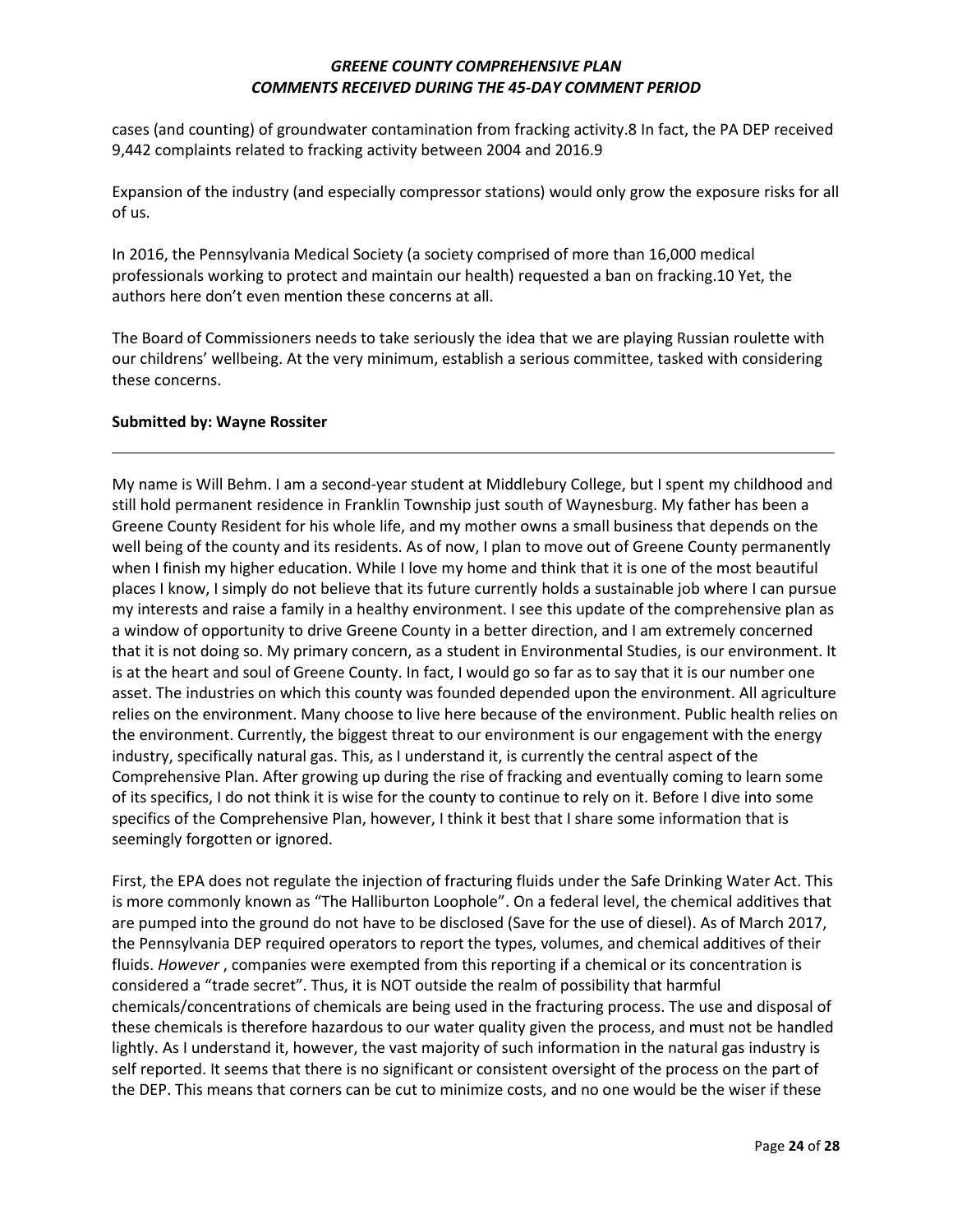violations escape undetected. This lack of transparency therefore also applies (Though under different laws) to air quality, as any gases that escape during the process will not be documented. One of these many gases is methane, which will likely be escaping more and more given the current loosening of federal regulations. Methane has a GWP of 28-36 over 100 years *according to the EPA* . This means that for every molecule of methane that escapes to the atmosphere, 28-36 times the thermal energy is held in the atmosphere relative to one molecule of carbon dioxide. Our county may be contributing to the undeniable global threat of climate change, right under our noses. There are many other instances I could provide, but I stand by my point. Thus far, the natural gas industry has held the potential to (and likely has) done a great deal of environmental damage to Greene County. I understand that many have made their livelihoods off of this industry, and I do not wish that away. I do, however, feel that it is time we analyze the true costs of our actions and begin to strive for a sustainable future that works for everyone.

The first of my specific comments on the plan addresses the last paragraph of page 32, "Future Development and Investment.": "The overall goal for Greene County is to ensure that the rural character is restored to all areas of the County after the land is disturbed during exploration and production. The County strongly encourages its municipalities to adequately plan and regulate land use to minimize these disruptions to the surrounding areas (whether it be agriculture, commercial, residential, etc.) and ensure restoration through the enactment of ordinances that address zoning, noise, road bonding and buffers."

Quite frankly, this statement terrifies me, and I am astounded that it was included. It appears that the "overall goal" of the County is not to be implemented by the county, but rather allow the gas industry to ravage our environment, leave it as they please, and then depend upon the municipalities (some of which have not even been required to put together a comprehensive plan of their own in a timely fashion) to be responsible for the damage. This statement needs rewritten such that the county takes responsibility for the condition of its environment, and if we are going to *allow* companies the *opportunity* to use *our* resources, then *they* must be responsible for damages while being subject to *critical oversight on the part of the county in conjunction with individual municipalities as well as the state* . (light and noise ordinances, water/air quality testing and assurance, sediment and soil regulation, etc.) This, along with a strengthening of individual municipalities plans as well as their cooperation with the county, may help minimize the blatantly deleterious effects that we have allowed industry to foist upon us in the past.

My next issue is in the last paragraph of page 34, discussing downstream development. I must begin by acknowledging the inadequate citations in the body text of this section (not specifically the aforementioned paragraph), which plagiarize the webpage (EnergyHQ) from which they were taken. As a college student, it is a shame that I had to see this (along with any other plagiarism I may have missed) when I could be disciplined or even expelled from my institution for similar offenses. In any case, this is the paragraph I take issue with: "In order to support the development of the downstream sector of the natural gas industry, Greene County sees its role as identifying priority investment areas to encourage and incentivize the development of supporting infrastructure for manufacturing. Such investments may include the development of compressor stations, processing facilities, fractionators, broadband, intermodal rail and lock and dam system upgrades. These facilities cannot be built all over the County but rather, concentrated to areas that can support them, as shown on the Infrastructure Investment Areas Map on page 35. These areas are primarily located along the western/southwestern border with West Virginia, active rail line corridors and the eastern area along the Monongahela River."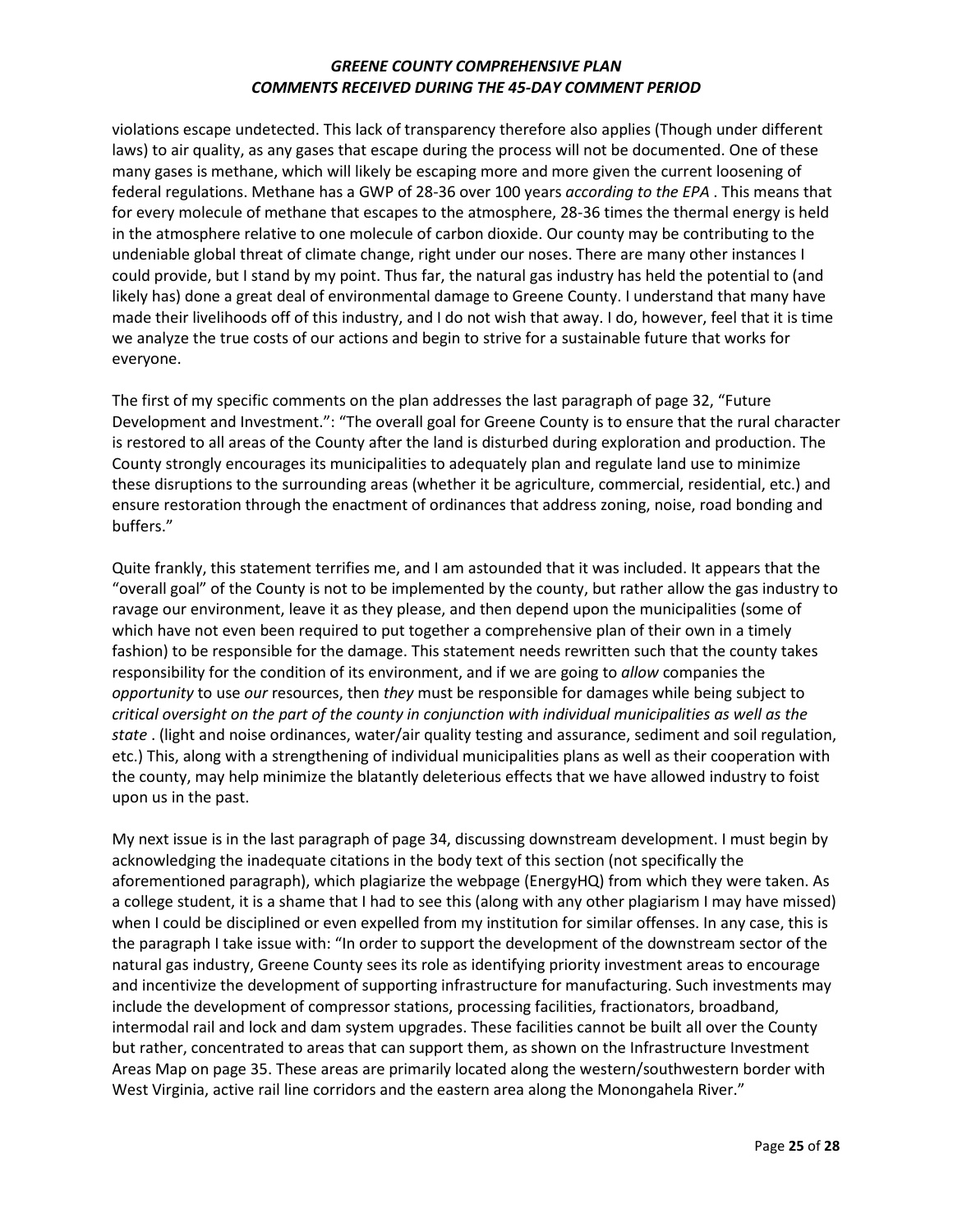It is completely unclear in this section what the specific intentions for development are. I have only been able to make educated guesses as to what the plans for downstream development are in the county. It is my understanding that Greene County largely produces for the petrochemical/plastics industry with Natural Gas Liquids (NGL's), and that it would be gearing up for storage or other petrochemical buildout. To welcome this development to our county would be just as detrimental if not worse than the existing industry. The downstream buildout you wish to attract would increase truck traffic, wastewater (as I described its effects earlier), and fracking in general. Additionally, there would be other effects added if we were to welcome plastics production, including the same "cancer alley" that currently disproportionately affects those living in the midst of downstream buildout on the Gulf of Mexico. Greene County would also then be providing an *even larger* negative contribution to perhaps the largest environmental topic: plastics (specifically single use). The more I read this plan, the more it becomes clear to me that the main economic decision the county is trying to make is to attract as much of the natural gas supply chain that it can to the county. Any amount of legitimate research would show that this will ultimately cause great long-term harm to our environment and our economy, especially with non-renewable resources being the boom-and-bust industries that they are. I could not advise more strongly against the decisions that are evidently being made here on behalf of the county.

Despite my evident disapproval of many parts of this plan, I would like to highlight an area that stuck out to me. In the second paragraph of page 26, under Priority Goal Three, it reads: "We need to be not only working to capitalize upon the natural gas industry, but also looking to explore other areas that we can become a regional economic player." I do think this sentence needs reworded, but I wholeheartedly agree with it's meaning. Even with the presence of the natural gas industry, we are ultimately a weak economy on behalf of our lack of diversity.

Even from solely an economic standpoint, it is ridiculous that the idea of renewable energy is not included in the plan. Specifically, I feel that Greene County could benefit from solar. It is no longer the unaffordable expense that it once was, and the lack of processing eliminates the need for external companies, thus keeping more money in the local economy. For large scale projects, panels have dropped to nearly \$0.50 per watt. For smaller scale homes and other projects, many companies are willing to finance purchase out of resulting electric bill deficits, lowering costs. If Greene County were to encourage solar production, it would ultimately allow greater savings for residents, as well as other larger scale savings. As a broad example, were solar to be utilized to power even a portion of our schools lighting or heating, we could be cutting costs and directing funds to promote better educational tools, thus attracting more families, and ultimately improving economy. Exploration and feasibility research into renewables would almost certainly allow us to become a more independent economy (especially given that some gas operations cut costs by employing solar!). Greene County also must not focus entirely on the energy industry. We may not have the capacity for massive agriculture operations, but we should most certainly be capitalizing on sustainable operations with good stewardship. Despite is presence, the agriculture sector could be invaluable to Greene County if we could fully utilize our local products.

My final comment applies to Priority Goal 4, on County Health, Safety, and Wellness. As I discussed before, I think that resources such as air and water are currently at high risk given the industries we are supporting. Additionally, as a community we should be in general agreement that access to clean air and water should never be in jeopardy. I propose that this section be revised to include county systems or committees whose primary concern is access to clean resources for all citizens (This could be expanded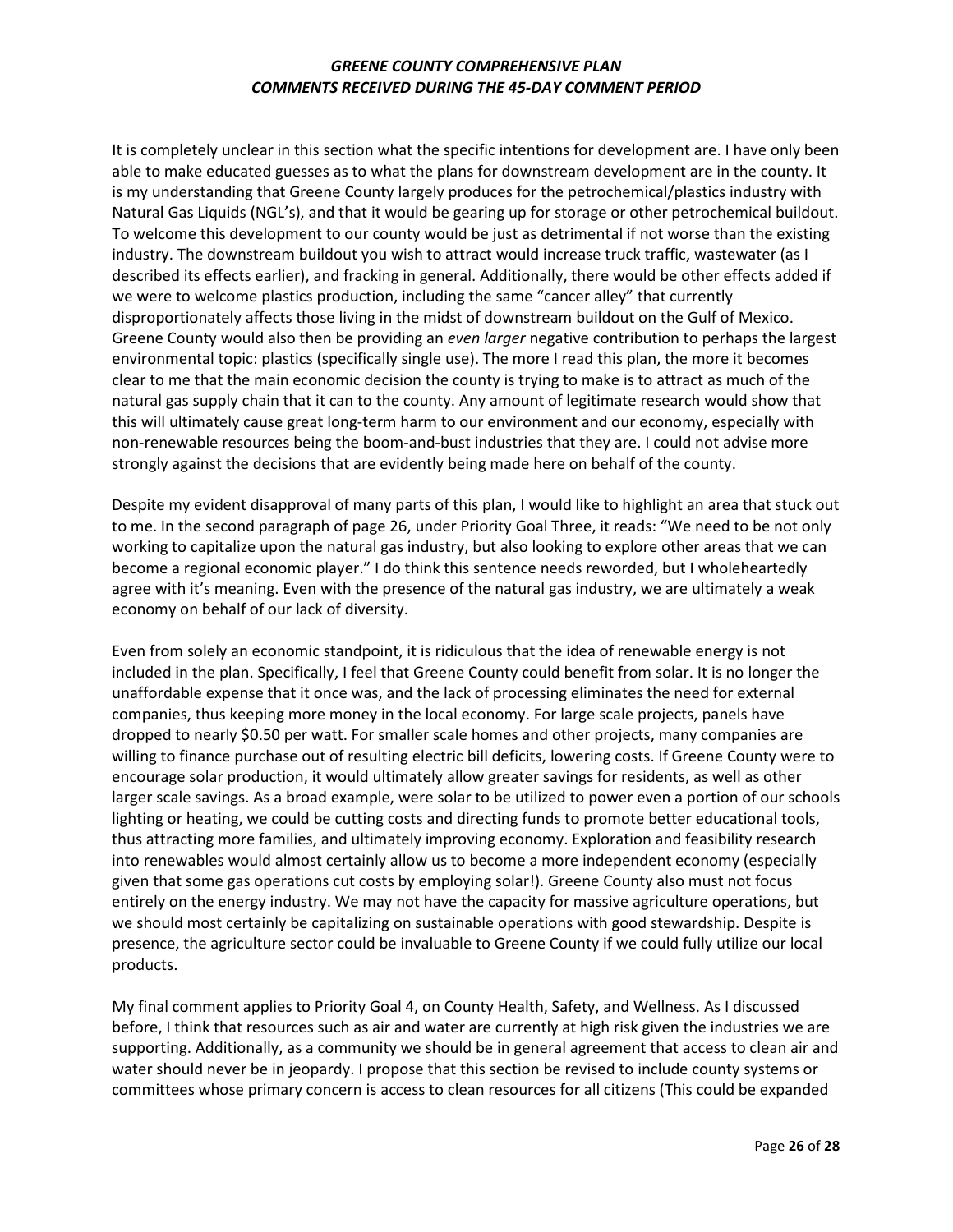to include sewage, or other public health-related areas). Another area worth pursuit is sustainable farming practices, which when enforced can have a positive effect not only on public health and wellness, but the quality of agricultural products to be sold. On another note, I think a general definition of the term "natural resource" is required, as it is unclear in the plan. Those reading should be able to understand what counts as a natural resource. Are natural resources something that can be exploited, or are they the things that the public should have access to at all times? A concise definition of our natural resources may be very beneficial to the ways we discuss and decide to utilize our environment.

As I certainly believe is evident at this point, my disappointment with the 2019 Comprehensive Plan Draft cannot be understated. The residents, wildlife, and environment of Greene County deserve every ounce of effort that can be put into the plan, and for that reason I implore you to postpone its adoption until it is in a state that will do right by all. As I said, I have no plans of staying in Greene County for the rest of my life, but I think I should amend that statement. I have no plans of coming back to Greene County unless I feel that it is a sustainable, healthy place where I can raise a family in an economy that works for everyone.

#### **Submitted by: William E. Behm**

After reading the comprehensive plan presented i would like to comment: I found the objectives addressed very important and well worth following up on. A plan usually indicates some steps to achieving these goals. i found these quite lacking. Do you have any plans in step? You did not address job training, local jobs, union jobs and how we could improve the economy of the count by providing for avenues in these directions. you also didn't address the negative impacts of some of the areas you were pursuing. Are we not concerned with the possible adverse effect that might occur from the extraction of fossil fuels and how they will adversely effect the health and land values of our beautiful county? I would hope the commissioners would include these areas as part of the overall plan. Make it come off the paper in a prosperous and glowing fashion.

### **Submitted by: Attilia Shumaker, Sycamore, PA**

I am writing you from my personal email desantisk@aol.com not from my Waynesburg University one, where I an a part time adjunct professor of Space Science and Meteorology. In my personal life I am an amateur astronomer, former Vice President of the Amateur Astronomers Association of Pittsburgh, and volunteer as a NASNJPL Solar System Ambassador in astronomy education outreach. A resident of Monongahela, Washington County I actively volunteer there and at the nearby Mingo Creek Park Observatory and see tourism as a shared asset in Western Pennsylvania.

In looking over the Draft 2019 Greene County Comprehensive Plan, tourism is strongly present, yet it was not apparent to me how astronomy tourism was represented, if represented at all? Yet Greene County possesses some of the finest if not the finest of all dark skies in Southwestern PA. Dark skies are an asset for both astronomy tourism and for quality of life.

Adoption of a quality comprehensive lighting code like the IDNIES Model Lighting Ordinance (MLO) with minimum standards for permanent lighting installations may be found on the international Dark Sky